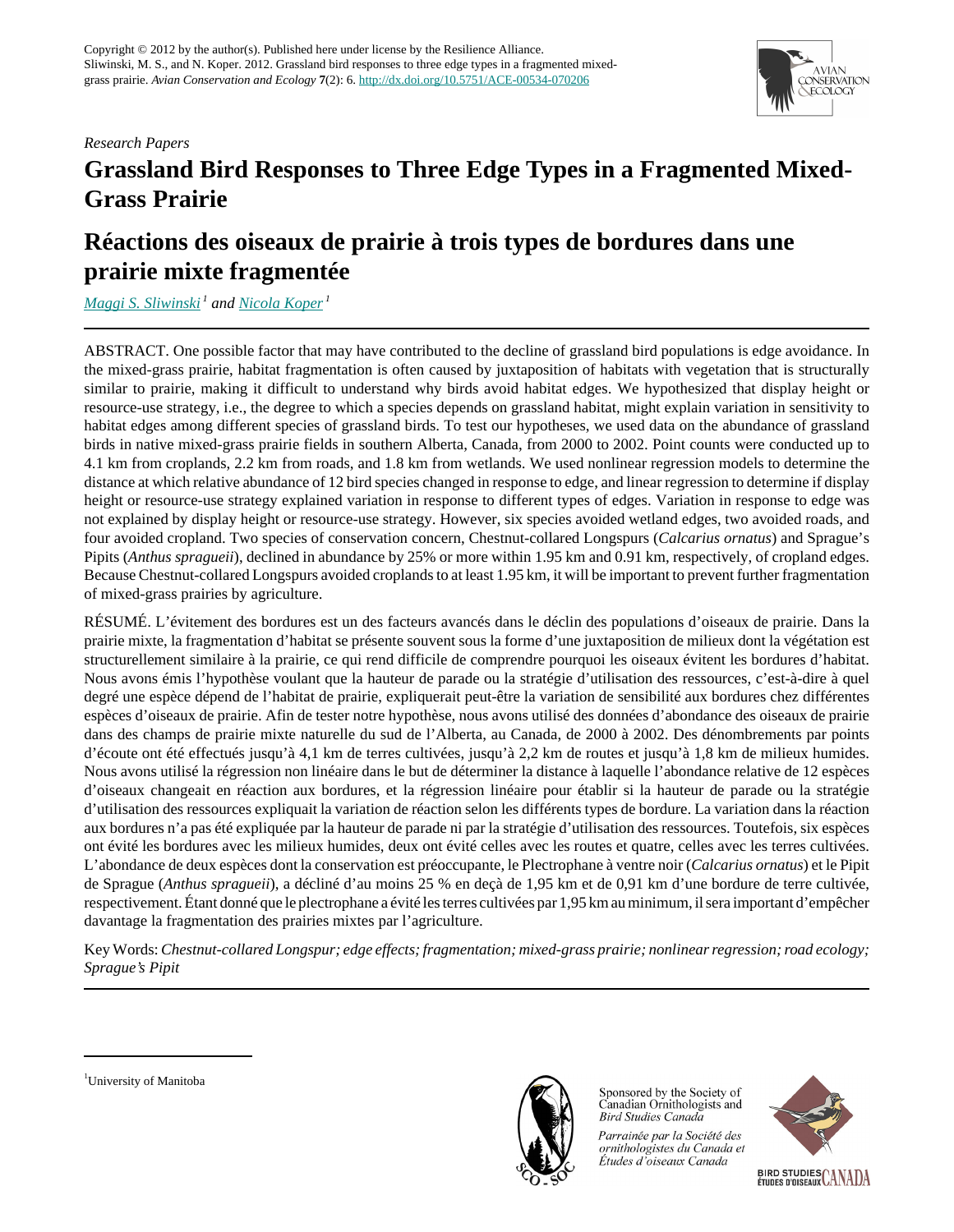### **INTRODUCTION**

Grassland birds have experienced significant population declines over the past 40 years (Knopf 1994), partly because of habitat loss and degradation (Samson and Knopf 1994, Davis et al. 1999, Askins et al. 2007). Fragmentation is one outcome of habitat loss and can result in significant edge effects such as lower species abundances near edges (Laurance and Yensen 1991, Ewers and Didham 2006). Studies in forests (e.g., Brittingham and Temple 1983, Ewers and Didham 2008) and tallgrass prairies (e.g., Gates and Gysel 1978, Fletcher and Koford 2003, Bollinger and Gavin 2004) suggest that a number of factors may explain the response of songbirds to edges, including predator avoidance, hyperdynamism, i.e., "an increase in the frequency and/or amplitude of population, community, and landscape dynamics in fragmented habitats" (Laurance 2002:595), and an innate response to edge habitat (Winter et al. 2000, Bollinger and Gavin 2004, Ewers and Didham 2008).

Although the reasons for lower densities of species near anthropogenic edges are intuitive for forests and tallgrass prairies, this is not the case with mixed-grass prairie habitats. For example, forests that are fragmented by agriculture are adjacent to a shorter, more exposed matrix that is inhospitable to forest species (Brittingham and Temple 1983). Conversely, tallgrass prairies may be fragmented by encroaching forests that present a barrier to movement by birds among tallgrassprairie fragments (Fletcher and Koford 2003). In contrast, mixed-grass prairies are fragmented by juxtaposition to habitats that are structurally similar, including some that can provide suitable nesting habitat. For example, a wheat or canola cropland matrix surrounding mixed-grass prairie may not increase predation risk near edges (Davis et al. 2006, Koper and Schmiegelow 2007, but see Horn et al. 2005), and does not create a physical barrier to avian movement among mixedgrass fragments (Davis 2004, Renfrew et al. 2005). Therefore, it is less obvious why mixed-grass prairie birds avoid habitat edges.

Nonetheless, many mixed-grass prairie birds have lower abundances near habitat edges. Sprague's Pipits (*Anthus spragueii*), Baird's Sparrows (*Ammodramus bairdii*), and Chestnut-collared Longspurs (*Calcaruis ornatus*) were shown to avoid habitat edges (Koper and Schmiegelow 2006*a*, Koper et al. 2009). Davis (2004) showed that the ratio of area to edge explained the abundance of many species better than habitat area alone, signifying that edge avoidance might influence area sensitivity. This suggests that edge habitat can have a negative impact on songbird abundance in mixed-grass prairies, but the mechanisms behind these edge effects are unknown. We used an existing dataset that included crop/ forage, road, and wetland edge types to examine a number of possible mechanisms and hypotheses.

The mechanisms proposed in the literature that might explain edge avoidance include (1) avoiding competition with dominant sympatric species, (2) changes in vegetation structure with distance to edge, (3) variability in microclimate near edges, (4) changes in food availability near edges, (5) avoidance of brood parasites or predators, and (6) an innate preference for preferred habitat types (Bollinger and Gavin 2004). Other possibilities include (7) passive displacement of circular territories near edges (Fletcher and Koford 2003), and (8) avoidance of invasive species that occur near edges (Gelbard and Harrison 2003). Although one or more of these hypotheses might explain edge avoidance, it seems unlikely that some, such as passive displacement, could explain edge avoidance up to and even beyond 1 km (i.e., Cunningham and Johnson 2006, Koper et al. 2009). Further, it is unclear why some of these mechanisms, such as changes in food availability, would have different effects on different species.

Species-specific behaviors might explain why some species respond to landscape-scale habitat characteristics and others do not (Ewers and Didham 2006). For example, the absence of perches in open grasslands is presumably responsible for the development of divergent territorial displays exhibited by grassland birds. One consequence of this is that species with displays at greater heights can observe more of their surrounding habitat and landscape. This may make them more likely to avoid edge habitats when making third-order habitat selection decisions, i.e., selecting habitat within the home range (Johnson 1980, Koper et al. 2009). We developed this hypothesis following our observation that the Sprague's Pipit display is the highest among mixed-grass obligate birds, and pipits consistently show strong avoidance of habitat edges (Davis et al. 2006, Koper et al. 2009).

A second species-specific characteristic that might alter edge sensitivity is resource-use strategy. Because generalist species have more flexible habitat requirements than specialists, they may be less sensitive to edges. We hypothesize that Sprague's Pipits and Baird's Sparrows, grassland habitat specialists (Robbins and Dale 1999, Ahlering et al. 2009) might be more sensitive to habitat edges than Savannah Sparrows (*Passerculus sandwichensis*) and Horned Larks (*Eremophila alpestris*), which are habitat generalists found in both native and non-native landscapes (Beason 1995, Wheelright and Rising 2008).

Further, mechanisms that explain edge avoidance might vary by type of edge. Agricultural edges can create margins dominated by invasive species (Gelbard and Harrison 2003). Agricultural field runoff can be laden with pesticides (Gelbard and Harrison 2003), and there may be reduced food availability in agricultural fields (Hickman et al. 2006). Such reductions in habitat quality near an agricultural matrix can force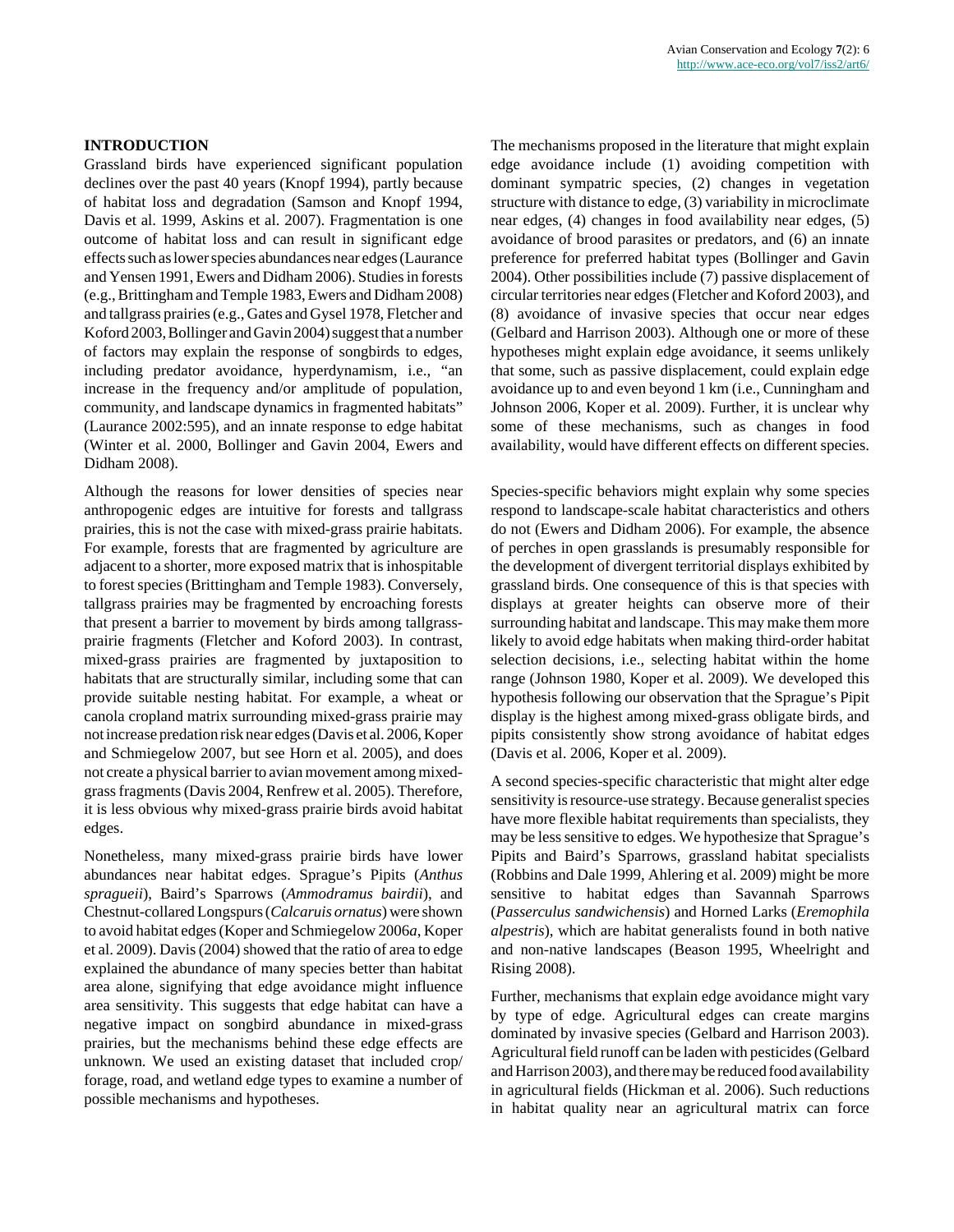displacement or expansion of territories, resulting in lower abundances near crop edges (Fletcher and Koford 2003).

Mechanisms that might explain road edge avoidance differ from those for crop edges. Roads are structurally dissimilar from mixed-grass prairie, and can be detrimental to some bird species because of increased mortality or the presence of invasive species (Forman and Alexander 1998, Sutter et al. 2000, Gelbard and Harrison 2003). Fences near road edges may allow Brown-headed Cowbirds (*Molothrus ater*), a brood parasite, greater success at finding nests. Further, avian and mammalian predators may have greater access to grasslands along roads (Johnson and Temple 1990, Winter et al. 2000), as well as fences, because ranchers often create trails along fences when repairing breaks, and cattle often follow fences when dispersing, also creating trails. Roads may cause additional problems for birds because of increased disturbance from vehicular traffic, runoff, and changes in water-flow patterns (Forman and Alexander 1998).

Effects of wetland edges on birds might differ from effects of roads and croplands because wetlands are a natural part of the mixed-grass prairie ecosystem (Dodds et al. 2004). We hypothesize that evolutionary history has allowed birds to develop consistent and predictable responses to wetland edges in that each species should exhibit a response to wetland edges. Cumulatively, these hypotheses suggest that mixed-grass prairie birds should respond to edges, but they might respond differently to different edge types based on the mechanism causing edge avoidance or attraction.

Understanding the mechanisms that influence edge avoidance in mixed-grass prairies may help promote appropriate conservation strategies for birds. Because the mechanisms are poorly understood, we used an existing dataset to examine our hypotheses. We first determined the distances at which all focal species responded to road, wetland, and cropland or forage edges using linear and nonlinear models, and then compared these distances relative to edge type, display height, and resource-use strategy. We hypothesized more species would respond, either positively or negatively, to wetland edges than to cropland or road edges because of long-term exposure. Second, we hypothesized that species with higher displays, and therefore with a better view of their surrounding habitat, would exhibit edge avoidance to a greater distance than species with lower displays. Finally, we hypothesized that mixed-grass prairie specialists would avoid edges more strongly than habitat generalists. These patterns were then used to evaluate the likelihood that avian responses to edge were driven by avian resource-use strategy, passive displacement, and other mechanistic hypotheses.

#### **METHODS**

#### **Study site**

We collected data from 2000 through 2002 in 34 fields in southern Alberta, Canada, within an area 111 km (NS) x 125 km (EW; 50° 32' 03"; 111° 54' 57"). Fields were flat or very slightly rolling, and consisted of native mixed-grass prairie that also included wetland basins. Habitat was dominated by the grasses *Hesperostipa comata* and *Bouteloua gracilis* interspersed with *Opuntia polyacantha*, *Escobaria vivpara*, and *Artemisia cana* (Guyn and Clark 1999). The three most common edge types bordering grasslands were cropland or forage (hay), roads, and fences (Fig. 1), or wetlands. Croplands were most commonly wheat or canola, with annual variations due to crop rotations. Hayfields were all seeded to tame varieties of forage. Basins contained water throughout the year, but water levels generally declined between April and August. Wetland fringes consisted predominantly of *Typha latifolia*, *Eleocharis palustris*, or *Scirpus acutus*.

**Fig. 1**. Example of a road/fenced edge in our study area, southern Alberta, Canada. Photo credit: Lalenia Neufeld, 2002.



Most roads were gravel and had light traffic. A few roads were paved, and most roads had grassland on both sides. Where fences were present, they consisted of 3-5 strand barbed wire strung between wood or metal fence posts. Approximately 2/3 of the roads had fences on either side, while remaining roads were unfenced. Most roads were adjacent to shallow ditches. There were a few two-track trails that were used for livestock and energy infrastructure management occasionally (once a week to once a day, or less), and we did not consider these to fragment the landscape. Gas well density ranged from 0 to 15 wells/mile². Almost all cropland edges were fenced, but wetlands were unfenced. A few shrubs, i.e., *Artemisia cana*, were present at low densities, generally covering approximately 0-5% of the surface area of each plot. Raptors and Brown-headed Cowbirds occasionally used utility lines as perch sites, but this was uncommon because the abundance of utility lines was low within our study area.

We sampled 24 sites in 2000 and 34 sites in 2001 and 2002 (263-278 point-count stations for each year and edge type). Sites ranged in size from 11 to 3239 ha, as defined by roads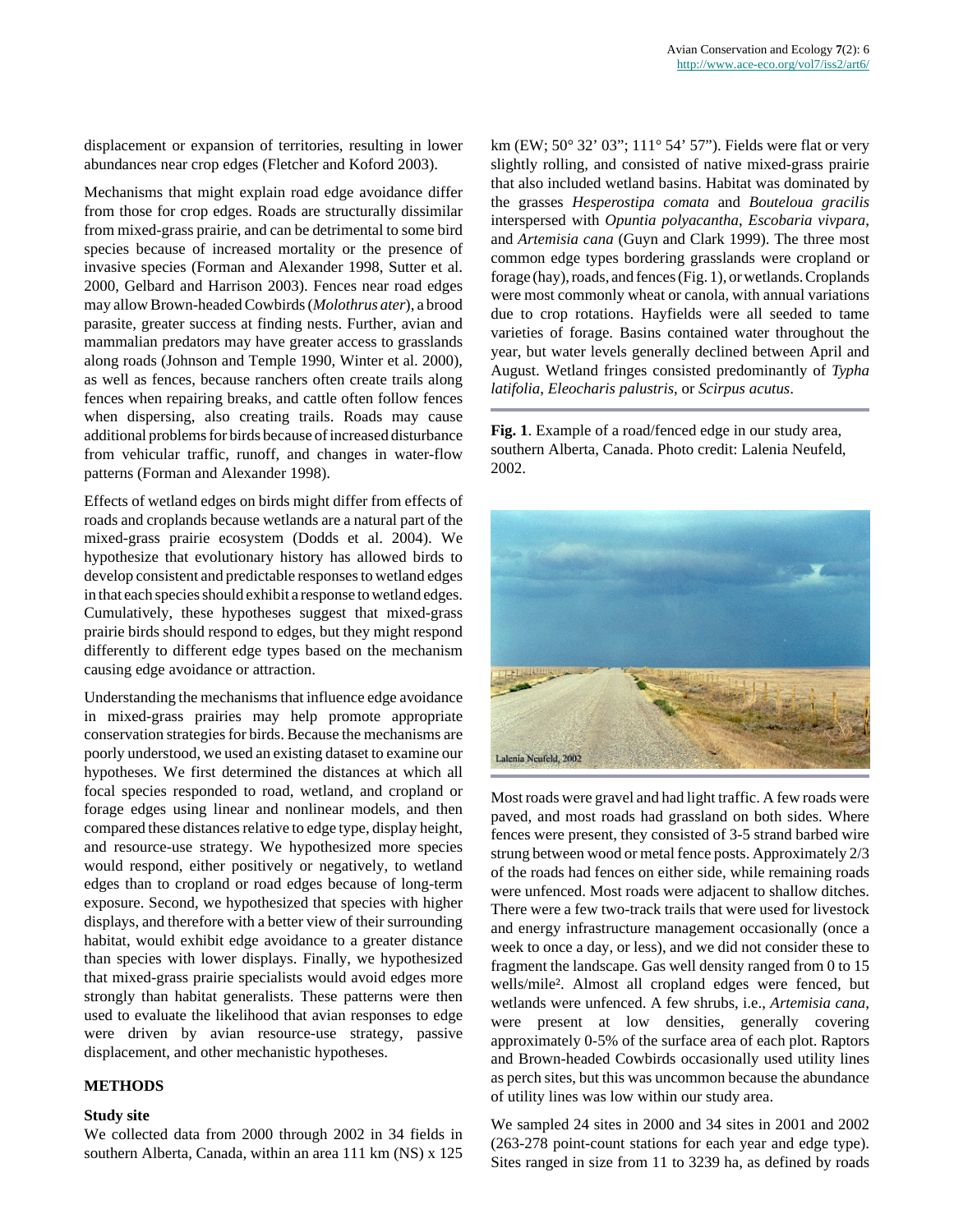and usually fences along their perimeters. Most sites (94%) were located in grassland patches  $\geq$  55962 ha, and so were subdivisions of a much larger grassland patch. This suggests that edge effects were independent of patch size because all patches were very large (Koper et al. 2009). Sites had different grazing regimes, including idle (no cattle grazing), deferred grazing (no grazing until after 15 July), or early-season grazing (grazed from 31 May to 15 July). However, stocking rates were low on our study sites (mean =  $0.38 \pm 0.35$  [SD] AUM/ ha), which may explain why previous analyses revealed little effect of grazing regime on species densities (Koper and Schmiegelow 2006*a*). Therefore, we did not include grazing regime as an independent variable in our analyses (see Koper and Schmiegelow 2006*a* for further details).

#### **Previous use of dataset**

The data used to test our hypotheses were collected in 2000-2002, as part of the second author's PhD research. These data have been used in three previous publications, which differ from the present paper for several reasons. Koper and Schmiegelow (2006*a*) focused on effects of cattle grazing on ducks and passerines, and Koper and Schmiegelow (2006*b*) addressed the spatial scale at which different species responded to landscape structure. In neither of these papers did we conduct nonlinear analyses of effects of edge on relative abundance, and we did not determine the distances at which these species responded to edges. Koper et al. (2009) determined the distance at which Sprague's Pipits responded to habitat edges, but we did not determine effects of edge on other species, and thus could not evaluate community-wide trends in responses to edge, and could not explore why different species respond differently to edges. We did not test the hypotheses about why grassland songbirds respond to habitat edges, as proposed in this paper, in these previous publications.

## **Field methods**

We surveyed breeding birds using point-count plots (5 min, 100-m radius). Point counts were conducted between sunrise and 10:00 (CST) on days with minimal wind (< 20 km/hr) and little or no precipitation. Each plot was sampled three to five times annually between 20 May and 5 July. Visits were rotated between observers, and visit order was reversed and then alternated to account for variability in detection between early morning and late morning to avoid bias in detection near edges. Unadjusted point counts were averaged over all visits and years to account for variability among and within years. Shorebirds were only counted once if we could not determine that the bird was a different individual because shorebirds had a tendency to follow observers during point-count surveys (M. Sliwinski, N. Koper *personal observation*). Vegetation structure was also surveyed, and is discussed briefly (see Koper and Schmiegelow 2006*a* for further details).

Samples were stratified by distance to wetlands and roads/ fences (hereafter roads; Johnson 1999) by locating plots at 300-m intervals along transects radiating from wetlands or roads. Plots were not formally stratified by distance to cropland or hayfields because we did not initially expect to explore this variable when we designed the study in 2000, but instead were randomly located relative to distance to cropland or hayfield. Depending on field size, we had 1 to 20 upland plots per field. Centers of plots were located 100 to 1855 m from wetlands, 100 to 4127 m from cropland/hayfields, and 100 to 2250 m from roads.

We used the relative abundance of the 12 bird species for which we had sufficient data for analyses, including Baird's Sparrow, Brown-headed Cowbird, Chestnut-collared Longspur, Claycolored Sparrow (*Spizella pallida*), Horned Lark, Long-billed Curlew (*Numenius americanus*), Marbled Godwit (*Limosa fedoa*), Savannah Sparrow, Sprague's Pipit, Vesper Sparrow (*Pooecetes gramineus*), Western Meadowlark (*Sturnella neglecta*), and Willet (*Tringa semipalmata*). Each species was found in at least 15% of plots sampled, except Long-billed Curlews (6% of plots sampled). Nine species are passerines and three are shorebirds; six species are grassland specialists and six are generalists, while one (Brown-headed Cowbird) is an obligate brood parasite (Table 1). Specialist and generalist categorizations were determined using Mengel (1970), except for Willet, which we considered a wetland/upland specialist (Koper and Schmiegelow 2006*a*).

## **Statistical analysis**

We used unadjusted counts of birds within 100 m of observers as an index of relative abundance (Johnson 2008). This was the most appropriate index of relative abundance because (1) we minimized effects of observer bias in the field instead of statistically; (2) most of our focal species have loud vocalizations and courtship displays readily detectable up to 200 m or more, so it was reasonable to assume that detectability of singing or calling individuals within 100 m was high; (3) obstruction by tall vegetation is usually unproblematic in mixed-grass prairies and most vegetation in our study area was < 0.5 m high; (4) previous analyses of detection functions by distance to observer demonstrated that the assumption of maximal detection at the center of the point count is violated for most of these species and thus distance sampling is inappropriate (R. Fisher, *personal communication*); and (5) distance sampling assumptions are difficult to meet in the field (Efford and Dawson 2009). As such, we believe the unadjusted counts were the best index of relative abundance, but recognize they are not a measure of density or population size.

Because we were analyzing point-count data, we assumed a Poisson distribution for the residuals of all species' relative abundances; suitability of this model was evaluated using the c²/df ratio. Relative abundances of Horned Larks and Chestnut-collared Longspurs were analyzed using a normal distribution, because the Poisson did not fit well and diagnostic graphs demonstrated that the normal distribution was appropriate.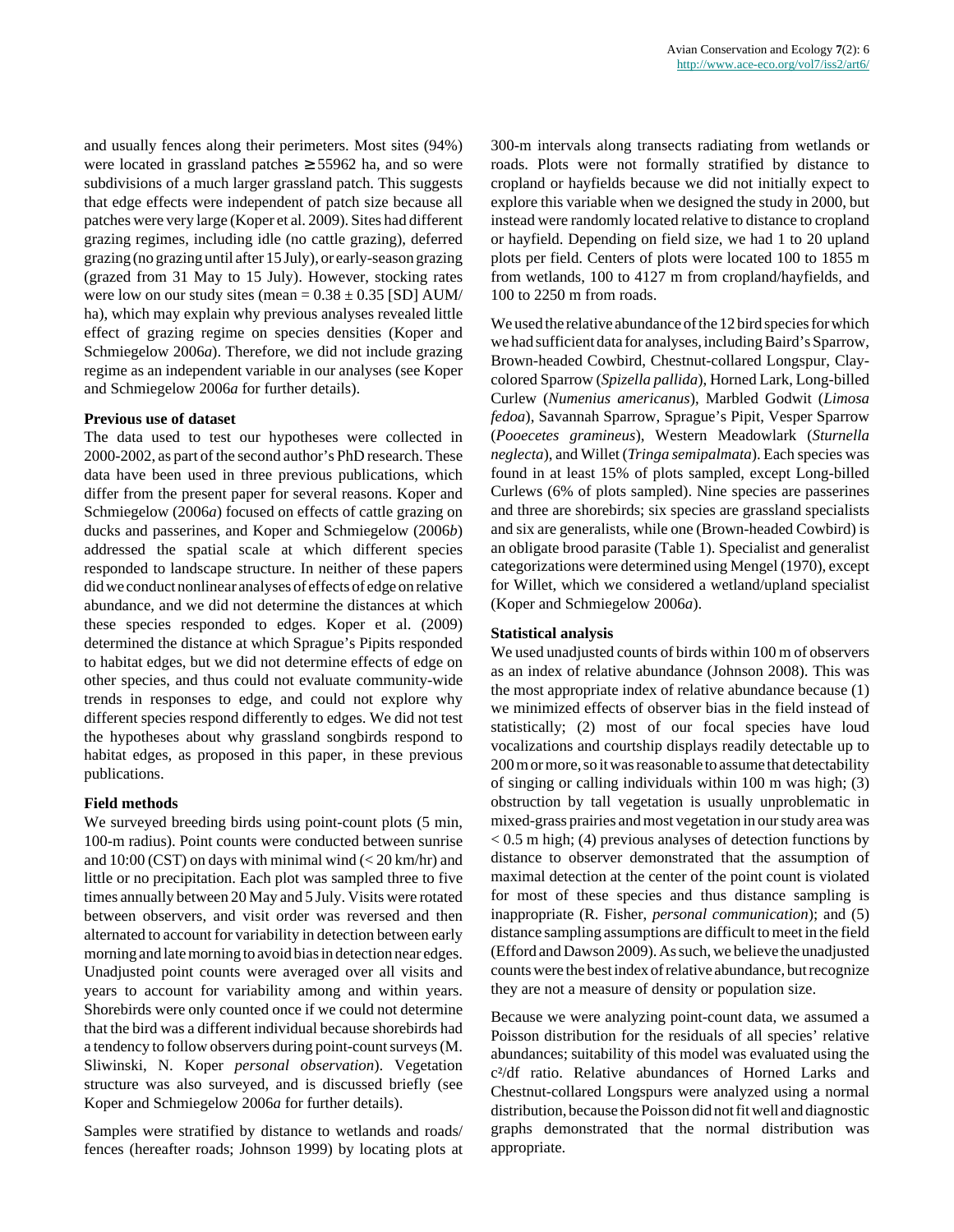| Species                                                                      | Guild                   | Resource-use<br>strategy | Habitat preference                       | Display height (m)                         | Average territory<br>size (ha) | References                                              |
|------------------------------------------------------------------------------|-------------------------|--------------------------|------------------------------------------|--------------------------------------------|--------------------------------|---------------------------------------------------------|
| <b>Baird's Sparrow</b><br>(Ammodramus<br>bairdii)                            | Songbird                | Specialist               | Mixed-grass<br>endemic                   | $2 - 3$                                    | 1.5                            | Green 1992, Cartwright et al.<br>1937                   |
| Brown-headed<br>Cowbird<br>(Molothrus ater)                                  | <b>Nest</b><br>parasite | Generalist               | Open habitat near<br>edges               | 0-highest available<br>perch               | Up to 400                      | Lowther 1993                                            |
| Chestnut-collared<br>Longspur<br>(Calcarius ornatus)                         | Songbird                | Specialist               | Mixed-grass<br>endemic                   | $10 - 15$                                  | 0.6                            | Hill and Gould 1997                                     |
| Clay-colored<br>Sparrow<br>(Spizella pallida)                                | Songbird                | Generalist               | Shrub-grassland                          | $0.5 - 3$                                  | 0.25                           | Knapton 1994, Vickery et al.<br>1999                    |
| <b>Horned Lark</b><br>(Eremophila                                            | Songbird                | Generalist               | Short, sparsely<br>vegetated             | 80-250 (flight song),<br>$0$ (ground song) | 2.0                            | Beason 1995                                             |
| <i>alpestris</i> )<br>Long-billed Curlew<br>(Numenius<br><i>americanus</i> ) | Shorebird               | Specialist               | Short- and mixed-<br>grass prairie       | $10-15$                                    | 14                             | Allen 1980, Dugger and Dugger<br>2002                   |
| Marbled Godwit<br>(Limosa fedoa)                                             | Shorebird               | Specialist               | Short- and mixed-<br>grass near wetlands | 90                                         | 90                             | Nowicki 1973, Gratto-Trevor<br>2000                     |
| Savannah Sparrow<br>(Passerculus<br>sandwichensis)                           | Songbird                | Generalist               | Mixed-grass prairie                      | $0 - 8$                                    | 0.5                            | Wheelwright and Rising 2008                             |
| Sprague's Pipit<br>(Anthus spragueii)                                        | Songbird                | Specialist               | Mixed-grass<br>endemic                   | 50-100                                     | 1.2                            | Robbins 1998, Fisher and Davis<br>2011                  |
| Vesper Sparrow<br>(Pooecetes<br>gramineus)                                   | Songbird                | Generalist               | Dry fields with<br>shrubs                | $25 - 75$                                  | 4.2                            | Wells and Vickery 1994, Jones<br>and Cornely 2002       |
| Western Meadowlark<br>(Sturnella neglecta)                                   | Songbird                | Generalist               | Open country                             | 0-highest available<br>perch               | 7                              | Davis and Lanyon 2008                                   |
| Willet<br>(Tringa semipalmata)                                               | Shorebird               | Specialist               | Open with wetlands                       | < 250                                      | 44                             | Lowther et al. 2001; M. Ryan,<br>personal communication |

**Table 1**. Summary of species characteristics of focal bird species used to evaluate edge effects.

† Extent to which species depends on grasslands, from Mengel (1970), except for Willet (Koper and Schmiegelow 2006*a*).

For each bird species, nonlinear mixed models were developed in SAS software 9.2 (SAS Institute 2008) using PROC NLMIXED for those species with a Poisson distribution, and PROC MODEL or PROC NLMIXED for those with a normal distribution, to describe the relationship between distance to edge and relative abundance of each species. Nonlinear models were used to help us detect the existence of asymptotes, which allowed us to estimate the distance where edges were influential. The fit of seven different models was compared using Akaike's Information Criterion (AIC) because the ratio of point-count plots to independent variables exceeded 40:1 (Burnham and Anderson 2002), and the best-fitting model was selected for evaluating response of each bird species to distance to edge (Koper et al. 2009). The models evaluated included the null model (relative abundance  $=$  intercept), which fit best if there was no detectable response to edge, the linear model (relative abundance  $=$  intercept  $+$  distance to edge), the quadratic model (relative abundance  $=$  intercept  $+$ distance to edge + distance to edge<sup>2</sup>), the cubic model (relative abundance = intercept + distance to edge + distance to edge<sup>2</sup>  $+$  distance to edge<sup>3</sup>), the quartic model (relative abundance  $=$ intercept + distance to edge + distance to edge<sup>2</sup> + distance to  $edge<sup>3</sup> + distance to edge<sup>4</sup>$ , the exponential model (relative abundance =  $T' e^{(B)}$  distance)), and the logistic model (relative abundance =  $T/(1 + u^{\prime})$  distance<sup>*B*</sup>), where *T* is the asymptote, *u* defines the location of the curve, and *B* the shape of the curve. Because AIC is biased toward overly complex models (Quinn and Keough 2002), we also report those cases where the null model had a ∆AIC value < 2, indicating that the null model fit the data almost as well as the more complex model; we acknowledge there may be no effect of distance to edge in these cases, but we still based our inferences on the best-fitting model. The above models were applied three times for each of our focal species to evaluate the effects of distance to cropland, distance to road, and distance to wetland. Including patch identification as a random variable did not alter our results so it was not included in the final models (Koper et al. 2009). For Chestnut-collared Longspurs, only the null model and the linear model converged successfully for the crop-edge analysis. A potentially influential outlier was detected in the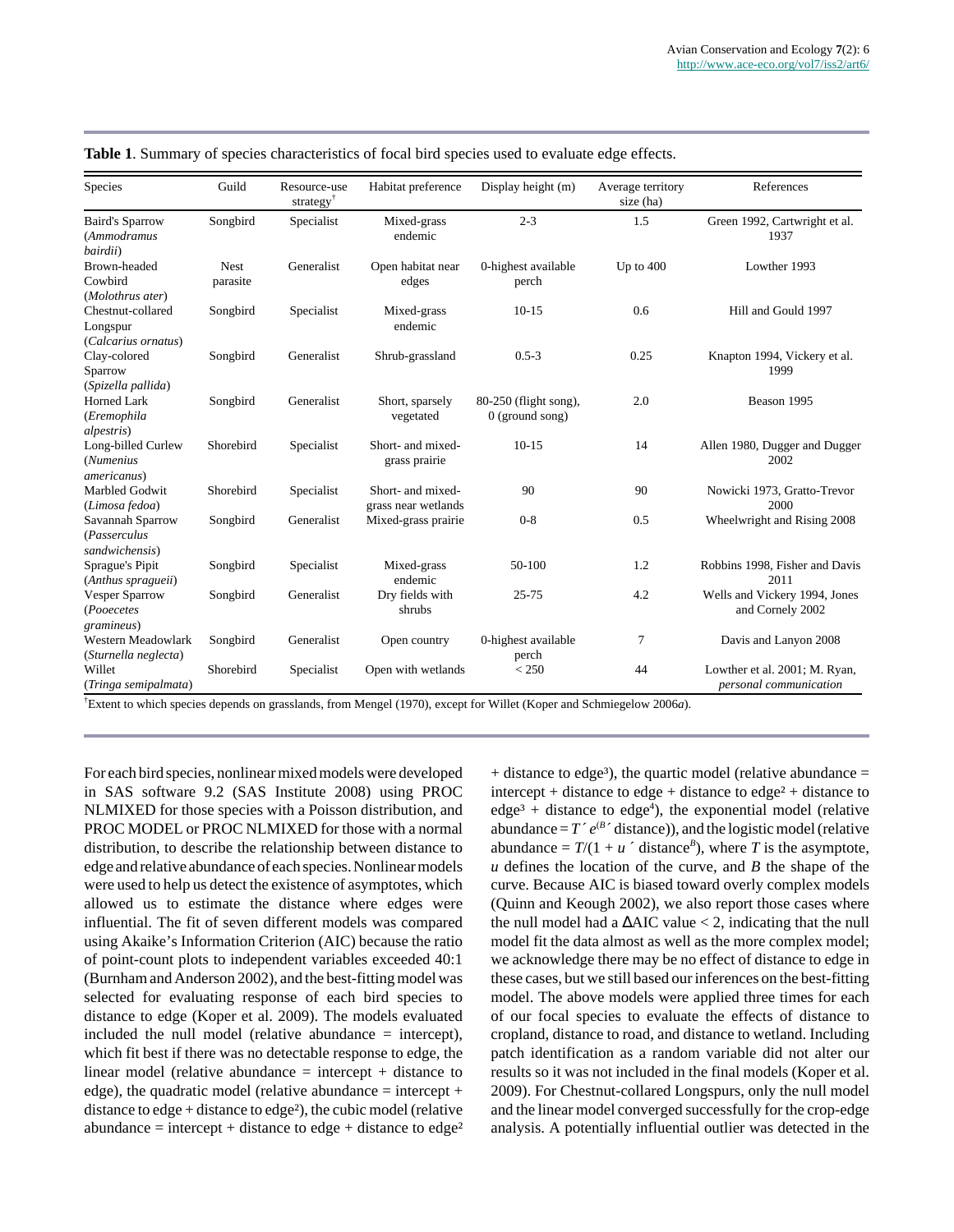data for the response of Baird's Sparrows to roads; these models were run twice, once with the outlier and once without it, and results were the same for both.

Results of the modeling process were used to determine the distance threshold at which species abundance changed by 25% in response to an edge (Koper et al. 2009). Although arbitrary, the threshold of 25% was chosen because this presumably represents a biologically significant change in relative abundance. This value is theoretically consistent with the use of EC25 in ecotoxicology, or the effective concentration at which a 25% decline in the response variable is detected. This has been used as a "probable-no-effect" concentration in ecotoxicology because "more severe effect levels (e.g., 50%) were considered too great an impact, and lower levels (e.g., 10%) can only rarely be shown to be different statistically from controls" (Sheppard et al. 2005:115). Thus, theoretically the interpretation is that there is no detectable effect when there is less than 25% change in relative abundance. We caution, however, that the absence of a detectable effect does not mean there is no effect, and the level at which an effect is detectable will vary among species. Thus, we reiterate that the threshold of 25%, although biologically and statistically reasonable, is arbitrary.

To calculate 25% change when a species' relative abundance increased as distance to edge increased, the maximum abundance (farthest from the edge) was multiplied by 0.75. The result was the distance at which relative abundance decreased by 25%. If a species' relative abundance decreased as distance to edge increased, the minimum abundance (farthest from the edge), was multiplied by 1.25 to determine the distance at which abundance increased by 25%. If a species' abundance reached an asymptote, e.g., exponential or logistic model, then the calculated value for edge effects is a good estimate of the distance at which the relative abundance changed by 25%. However, if the response did not reach an asymptote, then our approach underestimated the distance to edge at which the abundance of these species changed, although the relative order of species' responses to edge should be estimated correctly. As such, our estimates of the effect of species' characteristics (display height and resource-use strategy) on responses to distance to edge should be robust, whereas our estimates of the actual distance to edge at which species' abundance changed were underestimated in some cases. Reflected confidence intervals were calculated for distance at maximum abundance and distance at 25% change (Slud et al. 1984). Many of these confidence intervals include an undefined term because a value cannot be calculated beyond the range of distances at which we collected data, i.e.,  $< 0$  km and greater than the greatest distance from edge that was sampled).

A linear regression analysis was used to determine the relationship between display height and the distance at which each species responded to habitat edge. We modeled the relationship between average display height (m) of each species and the distance (km) at which there was a 25% change in relative abundance of that species (PROC REG, SAS Software 9.2, SAS Institute 2008). Analyses were conducted for each of the three edge types. Finally, we ran a  $c<sup>2</sup>$  analysis to determine if specialist species responded more, either positively or negatively, to edges than generalist species. We pooled data from the three edge types to achieve the requirement that no cell include fewer than five observations (Quinn and Keough 2002). Values are presented as means  $\pm 1$ SD.

## **RESULTS**

#### **Distance to crop edge**

Edge avoidance was detected up to 1.95 km from crop edges by Chestnut-collared Longspurs (average edge avoidance =  $0.91 \pm 0.80$  km, maximum possible = 4.1 km; Fig. 2). Four species, Chestnut-collared Longspur, Horned Lark, Savannah Sparrow, and Sprague's Pipit, increased in abundance as distance to crop edge increased, and two species, Clay-colored Sparrow and Western Meadowlark, decreased in abundance (Table 2). Baird's Sparrows exhibited a spatially nonlinear response and neither consistently avoided nor were attracted to crop edge. Brown-headed Cowbirds, Long-billed Curlews, Marbled Godwits, Vesper Sparrows, and Willets did not have a detectable response to distance to cropland (Table 2). Claycolored Sparrows and Western Meadowlarks declined continuously in abundance with increasing distance from crops, suggesting the decline may continue beyond the range of distances sampled (Table 2). Although Savannah Sparrow abundance decreased and Western Meadowlark abundance increased in response to crop edges, the null models for these two species had DAIC < 2 and may indicate that they in fact did not respond to edges (Arnold 2010).

#### **Distance to roads**

Edge avoidance was detected at distances up to 0.8 km from roads by Baird's Sparrows (average =  $0.30 \pm 0.28$  km, maximum possible  $= 2.2$  km), but this is an underestimate because the response did not reach an asymptote. Abundance of seven species did not display a detectable response to distance to roads (Table 3). However, two species, Baird's Sparrows and Marbled Godwits, increased in abundance with distance to roads and two species, Brown-headed Cowbirds and Vesper Sparrows, decreased; Clay-colored Sparrows had a nonlinear response, but generally declined with distance to roads (Table 3). None of the species' response curves reached an asymptote. Relative abundance of Clay-colored Sparrows began to decline ~0.1 km from roads. Although Vesper Sparrows were attracted to road edges, the null model for this species had  $DAIC < 2$ , suggesting there may have been no response to roads.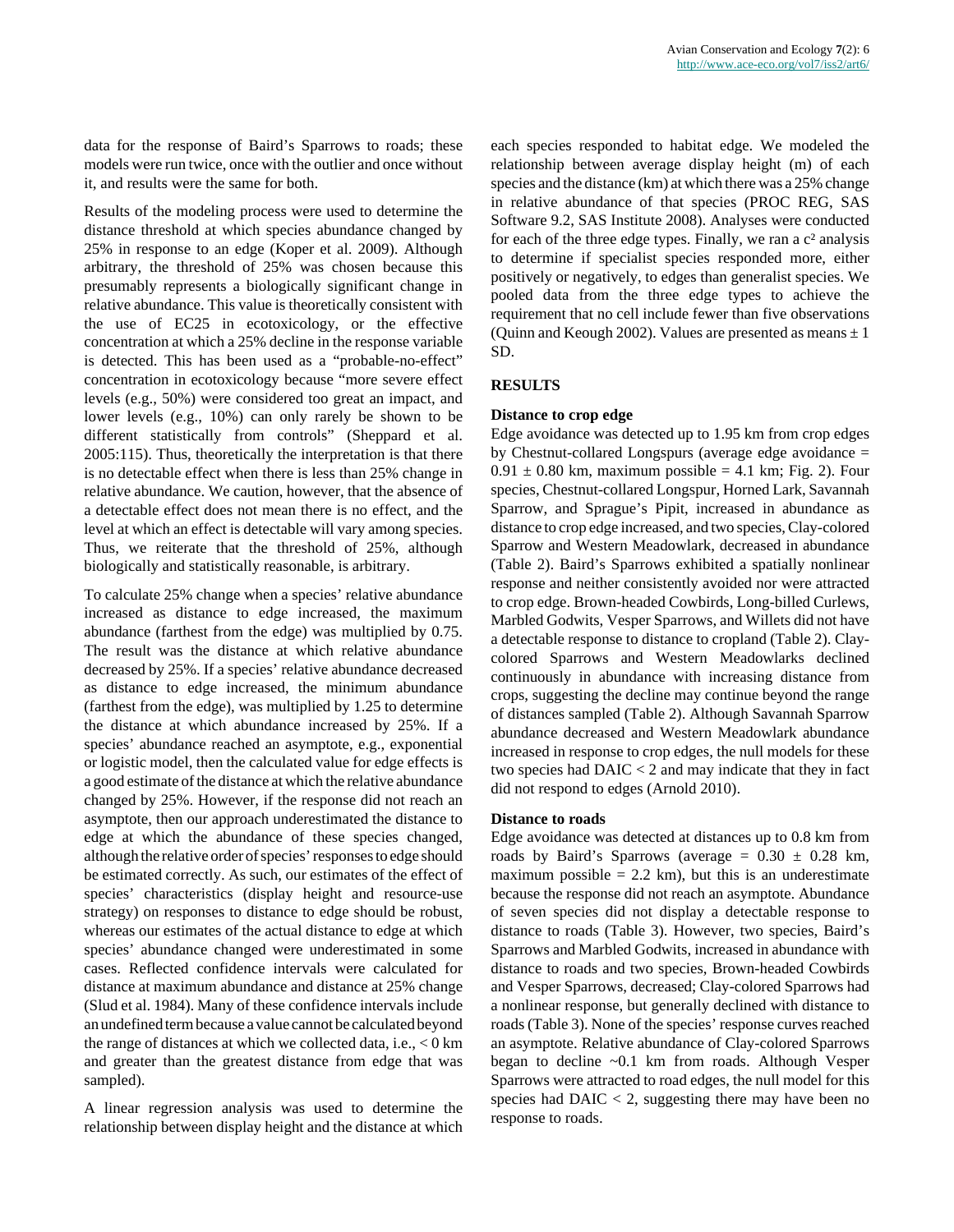| Species                | Avoidance/<br>Attraction | Asymptote<br>reached? | Distance at maximum<br>abundance (CI) (km)      | Distance at 25%<br>change (CI) (km) | Selected<br>model   | DAIC from<br>null model | AIC weight |
|------------------------|--------------------------|-----------------------|-------------------------------------------------|-------------------------------------|---------------------|-------------------------|------------|
| <b>Baird's Sparrow</b> | Neither <sup>†</sup>     | N <sub>o</sub>        |                                                 |                                     | Ouadratic           | $-5.3$                  | 0.69       |
| (Ammodramus bairdii)   |                          |                       |                                                 |                                     |                     |                         |            |
| Brown-headed           | $\text{None}^{\dagger}$  |                       |                                                 |                                     | Null                | $\mathbf{0}$            | 0.71       |
| Cowbird                |                          |                       |                                                 |                                     |                     |                         |            |
| (Molothrus ater)       |                          |                       |                                                 |                                     |                     |                         |            |
| Chestnut-collared      | Avoided                  | N <sub>o</sub>        | 2.97                                            | 1.95                                | Linear              | $-63.0$                 | 0.55       |
| Longspur               |                          |                       | $(2.49$ -und. <sup><math>\ddagger)</math></sup> | $(1.68 - 2.22)$                     |                     |                         |            |
| (Calcarius ornatus)    |                          |                       |                                                 |                                     |                     |                         |            |
| Clay-colored Sparrow   | Attracted                | No                    | $\mathbf{0}$                                    | 2.79                                | Linear              | $-8.5$                  | 0.58       |
| (Spizella pallida)     |                          |                       | $($ und. $-0.20)$                               | $(2.34$ -und.)                      |                     |                         |            |
| <b>Horned Lark</b>     | Avoided                  | No                    | 2.97                                            | 0.79                                | Linear              | $-3.1$                  | 0.25       |
| (Eremophila alpestris) |                          |                       | $(1.16$ -und.)                                  | $(0.08-1.51)$                       |                     |                         |            |
| Long-billed Curlew     | None                     |                       |                                                 |                                     | Null                | $\mathbf{0}$            | 0.29       |
| (Numenius              |                          |                       |                                                 |                                     |                     |                         |            |
| <i>americanus</i> )    |                          |                       |                                                 |                                     |                     |                         |            |
| Marbled Godwit         | None                     |                       |                                                 |                                     | Null                | $\overline{0}$          | 0.65       |
| (Limosa fedoa)         |                          |                       |                                                 |                                     |                     |                         |            |
| Savannah Sparrow       | Avoided                  | N <sub>o</sub>        | 2.97                                            | $\Omega$                            | Linear              | $-0.7$                  | 0.40       |
| (Passerculus           |                          |                       | $(0.75$ -und.)                                  | $(und.-1.27)$                       |                     |                         |            |
| sandwichensis)         |                          |                       |                                                 |                                     |                     |                         |            |
| Sprague's Pipit        | Avoided                  | Yes                   | 2.97                                            | 0.91                                | Expon. <sup>§</sup> | $-19.0$                 | 0.81       |
| (Anthus spragueii)     |                          |                       | $(2.54$ -und.)                                  | $(0.66 - 1.30)$                     |                     |                         |            |
| <b>Vesper Sparrow</b>  | None                     |                       |                                                 |                                     | Null                | $\theta$                | 0.53       |
| (Pooecetes gramineus)  |                          |                       |                                                 |                                     |                     |                         |            |
| Western Meadowlark     | Attracted                | N <sub>o</sub>        | $\mathbf{0}$                                    | 0.65                                | Expon.              | $-1.4$                  | 0.37       |
| (Sturnella neglecta)   |                          |                       | $(und.-1.22)$                                   | $(0.20 - 1.34)$                     |                     |                         |            |
| Willet                 | None                     |                       |                                                 |                                     | Null                | $\theta$                | 0.37       |
| (Tringa semipalmata)   |                          |                       |                                                 |                                     |                     |                         |            |

**Table 2**. Effect of distance to cropland/forage on 12 bird species in Alberta, Canada, 2000-2002.

† "Neither" was used to indicate that there was no clear pattern of avoidance or attraction for the species; "none" was used to indicate that the best-fitting model was null.

‡ Und. = undefined.

§ Expon. = exponential.

**Fig. 2**. Effect of distance to cropland/forage on Chestnutcollared Longspur (*Calcarius ornatus*) relative abundance in southern Alberta, Canada, 2000-2002. Figure produced using R graphing software (R Core Team 2012).



#### **Distance to wetland edge**

Edge avoidance was detected up to 1.05 km from wetlands by Chestnut-collared Longspurs (average =  $0.75 \pm 0.34$  km, maximum possible = 1.8 km). Six species, Baird's Sparrow, Chestnut-collared Longspur, Horned Lark, Long-billed Curlew, Marbled Godwit, and Sprague's Pipit, increased in abundance with distance to wetland, and five, Brown-headed Cowbird, Clay-colored Sparrow, Savannah Sparrow, Western Meadowlark, and Willet, decreased (Table 4). The response of Vesper Sparrows to distance to wetland was nonlinear. Most species that selected for wetland edges declined in abundance continuously with distance to wetlands, except Savannah Sparrows, suggesting that we underestimated the distances at which most species responded to wetland edge. Although Marbled Godwit abundance increased and Willet abundance decreased with distance to wetland edge, the null models for these two species had  $DAIC < 2$ , suggesting that there may have been no effect of edge on species' abundance.

## **Display height and resource-use strategy**

Variation in response to edges (cropland/forage, roads, and wetlands) was not explained by display height for any edge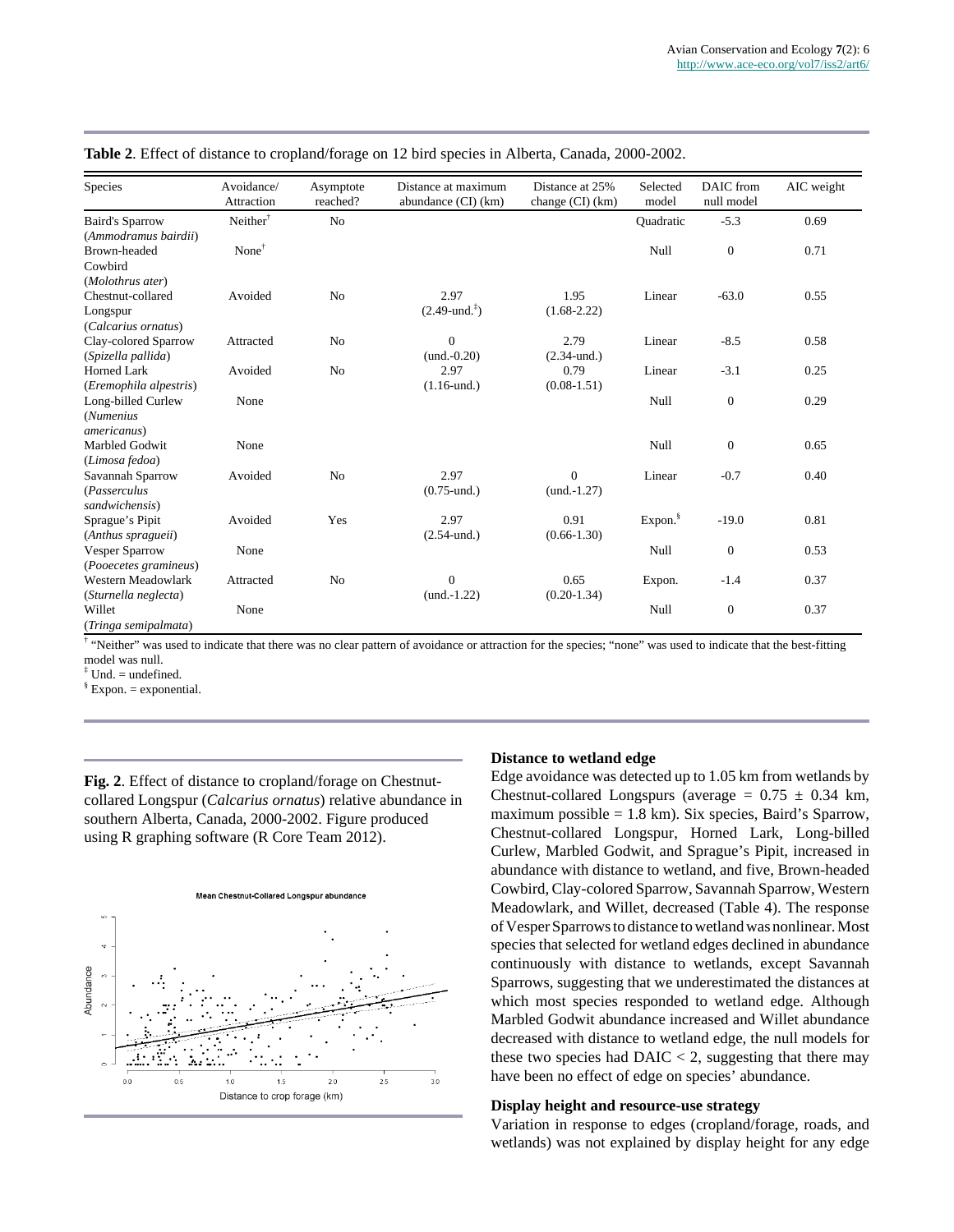| Species                                                                  | Avoidance/<br>Attraction | Asymptote<br>reached? | Distance at maximum<br>abundance (CI) (km)  | Distance at 25%<br>change (CI)<br>(km) | Selected<br>model | DAIC from<br>null model | AIC weight |
|--------------------------------------------------------------------------|--------------------------|-----------------------|---------------------------------------------|----------------------------------------|-------------------|-------------------------|------------|
| <b>Baird's Sparrow</b><br>(Ammodramus bairdii)                           | Avoided                  | N <sub>o</sub>        | 0.8<br>$(0.45 \text{-}$ und. <sup>†</sup> ) | 0.5<br>$(0.30$ -und.)                  | Quadratic         | $-8.3$                  | 0.27       |
| Brown-headed<br>Cowbird                                                  | Attracted                | No                    | $\Omega$<br>$($ und. $-0.43)$               | 1.0<br>$(0.70 - 1.37)$                 | Linear            | $-6.8$                  | 0.33       |
| (Molothrus ater)<br>Chestnut-collared<br>Longspur                        | None $†$                 |                       |                                             |                                        | Null              | $\boldsymbol{0}$        | 0.31       |
| (Calcarius ornatus)<br>Clay-colored Sparrow<br>(Spizella pallida)        | Neither <sup>1</sup>     | No                    |                                             |                                        | Ouartic           | $-15.0$                 | 0.75       |
| Horned Lark                                                              | None                     |                       |                                             |                                        | Null              | $\boldsymbol{0}$        | 0.26       |
| (Eremophila alpestris)<br>Long-billed Curlew<br>(Numenius<br>americanus) | None                     |                       |                                             |                                        | Null              | $\mathbf{0}$            | 0.26       |
| Marbled Godwit                                                           | Avoided                  | N <sub>o</sub>        | 0.5                                         | 0.1                                    | Quadratic         | $-6.2$                  | 0.45       |
| (Limosa fedoa)<br>Savannah Sparrow<br>(Passerculus                       | None                     |                       | $($ und. $-0.83)$                           | $(0.05 - 0.56)$                        | Null              | $\overline{0}$          | 0.36       |
| sandwichensis)<br>Sprague's Pipit<br>(Anthus spragueii)                  | None                     |                       |                                             |                                        | Null              | $\overline{0}$          | 0.37       |
| <b>Vesper Sparrow</b>                                                    | Attracted                | No                    | .025                                        | 0.87                                   | Linear            | $-1.5$                  | 0.28       |
| (Pooecetes gramineus)<br>Western Meadowlark<br>(Sturnella neglecta)      | None                     |                       | $($ und. $-0.67)$                           | $(0.48-1.33)$                          | <b>Null</b>       | $\boldsymbol{0}$        | 0.25       |
| Willet<br>(Tringa semipalmata)                                           | None                     |                       |                                             |                                        | Null              | $\mathbf{0}$            | 0.35       |

#### **Table 3**. Effect of distance to roads on 12 bird species in Alberta, Canada, 2000-2002.

 $\dagger$  Und. = undefined.

‡ "Neither" was used to indicate that there was no clear pattern of avoidance or attraction for the species; "none" was used to indicate that the best-fitting model was null.

type (crop edge:  $R^2 = 0.04$ ,  $p = 0.53$ ; road edge:  $R^2 = 0.01$ ,  $p$  $= 0.72$ ; wetland edge:  $R<sup>2</sup> = 0.08$ ,  $p = 0.39$ ). Similarly, generalist and specialist species responded equally to the presence of edges ( $c^2$ =0.0,  $p$ =1.0). However, there were qualitative trends within guilds. Mixed-grass specialists, i.e., Baird's Sparrows, Chestnut-collared Longspurs, and Sprague's Pipits, increased in abundance with distance from cropland and wetland edges, but showed no response to roads, except Baird's Sparrows responded negatively but weakly to roads. Shorebirds, Longbilled Curlews, Marbled Godwits, and Willets, did not respond to cropland edges and all decreased in abundance with distance to wetlands beyond 0.4 km (Fig. 3). Generalists responded both positively and negatively to different edge types, e.g., Savannah Sparrows avoided crop edges, but were attracted to wetland edges and did not respond to road edges.

#### **DISCUSSION**

Many species responded negatively to different types of habitat edges, and edge avoidance was detected at large distances from edges. Indeed, although the greatest distance at which we detected edge effects was 1.95 km, this maximum distance was limited by our study design, and thus may be an underestimate of the distance at which edges influence grassland birds. Most importantly from a conservation perspective, Sprague's Pipits and Chestnut-collared Longspurs, two threatened species, avoided cropland edges, an increasingly common edge type in the mixed-grass prairies. Further, Baird's Sparrows and Marbled Godwits, two species considered threatened in Canada (COSEWIC 2010) and the USA (U.S. Fish and Wildlife Service 2008), respectively, avoided road edges. Increased fragmentation of mixed-grass prairies by anthropogenic features may have contributed to population declines of these threatened species. We were unable, however, to explain the mechanisms behind this apparent edge avoidance.

In contrast to our first prediction, the distance at which species responded to habitat edge was not correlated with display height, suggesting that the proximate explanation for edge avoidance was not simply the likelihood of detecting habitat edges during aerial displays. Each of these species flies higher than their display height during migration; it is possible that rather than selecting territories relative to distance to edges in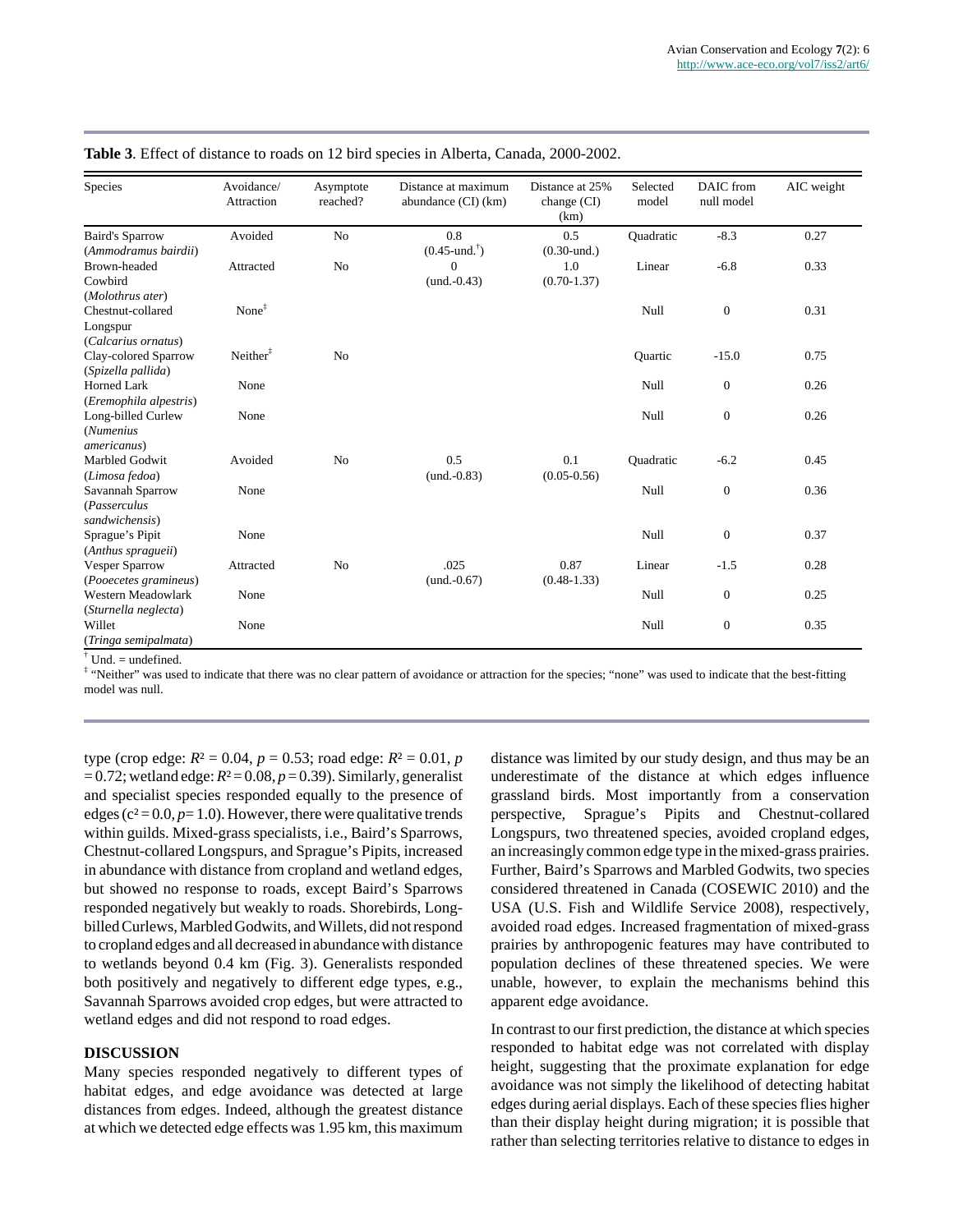| Species                          | Avoidance/<br>Attraction | Asymptote<br>reached? | Distance at maximum<br>abundance (CI) (km)      | Distance at 25%<br>change $(CI)$<br>(km) | Selected<br>model   | DAIC from<br>null model | AIC weight |
|----------------------------------|--------------------------|-----------------------|-------------------------------------------------|------------------------------------------|---------------------|-------------------------|------------|
| <b>Baird's Sparrow</b>           | Avoided                  | N <sub>o</sub>        | 0.9                                             | 0.80                                     | <b>Ouartic</b>      | $-10.1$                 | 0.53       |
| (Ammodramus bairdii)             |                          |                       | $(0.73$ -und. <sup><math>\bar{t}</math></sup> ) | $(0.69$ -und.)                           |                     |                         |            |
| Brown-headed                     | Attracted                | Yes                   | $\Omega$                                        | 0.78                                     | <b>Ouadratic</b>    | $-81.4$                 | 0.39       |
| Cowbird                          |                          |                       | $($ und. $-0.07)$                               | $(0.62$ -und.)                           |                     |                         |            |
| (Molothrus ater)                 |                          |                       |                                                 |                                          |                     |                         |            |
| Chestnut-collared                | Avoided                  | N <sub>0</sub>        | 1.15                                            | 1.05                                     | <b>Ouartic</b>      | $-72.1$                 | 0.36       |
| Longspur                         |                          |                       | $(1.0$ -und.)                                   | $(0.93-1.1)$                             |                     |                         |            |
| (Calcarius ornatus)              |                          |                       |                                                 |                                          |                     |                         |            |
| Clay-colored Sparrow             | Attracted                | Yes                   | 0.035                                           | 1.15                                     | <b>Ouartic</b>      | $-28.1$                 | 0.46       |
| (Spizella pallida)               |                          |                       | $($ und. $-0.24)$                               | $(1.08$ -und.)                           |                     |                         |            |
| Horned Lark                      | Avoided                  | N <sub>o</sub>        | 1.15                                            | 0.98                                     | Cubic               | $-15.1$                 | 0.59       |
| (Eremophila alpestris)           |                          |                       | $(und.-und.)$                                   | $(0.05$ -und.)                           |                     |                         |            |
| Long-billed Curlew               | Avoided                  | N <sub>0</sub>        | 0.43                                            | 0.31                                     | Cubic               | 5.4                     | 0.42       |
| (Numenius<br><i>americanus</i> ) |                          |                       | $($ und. $-0.45)$                               | $(und.-0.71)$                            |                     |                         |            |
| Marbled Godwit                   | Avoided                  | No                    | 1.15                                            | 1.0                                      | <b>Quadratic</b>    | $-1.5$                  | 0.31       |
| (Limosa fedoa)                   |                          |                       | $(0.70$ -und.)                                  | $(0.10-1.02)$                            |                     |                         |            |
| Savannah Sparrow                 | Attracted                | N <sub>0</sub>        | $\mathbf{0}$                                    | 1.08                                     | Cubic               | $-3.1$                  | 0.35       |
| (Passerculus                     |                          |                       | $($ und. $-0.12)$                               | $(0.98$ -und.)                           |                     |                         |            |
| sandwichensis)                   |                          |                       |                                                 |                                          |                     |                         |            |
| Sprague's Pipit                  | Avoided                  | Yes                   | 1.15                                            | 0.35                                     | Expon. <sup>†</sup> | $-82.9$                 | 0.45       |
| (Anthus spragueii)               |                          |                       | $(0.98$ -und.)                                  | $(0.28 - 0.46)$                          |                     |                         |            |
| Vesper Sparrow                   | Neither $\delta$         | N <sub>0</sub>        |                                                 |                                          | Ouartic             | $-5.0$                  | 0.72       |
| (Pooecetes gramineus)            |                          |                       |                                                 |                                          |                     |                         |            |
| Western Meadowlark               | Attracted                | N <sub>0</sub>        | 1.15                                            | 0.85                                     | Linear              | $-12.5$                 | 0.42       |
| (Sturnella neglecta)             |                          |                       | $(0.21$ -und.)                                  | $(0.61 - 1.15)$                          |                     |                         |            |
| Willet                           | Attracted                | N <sub>0</sub>        | $\Omega$                                        | 0.94                                     | Expon.              | $-1.9$                  | 0.33       |
| (Tringa semipalmata)             |                          |                       | $($ und. $-0.43)$                               | $(0.50$ -und.)                           |                     |                         |            |

**Table 4**. Effect of distance to wetlands on 12 bird species in Alberta, Canada, 2000-2002.

 $\dagger$  Und. = undefined.

‡ Expon. = exponential.

<sup>§</sup> "Neither" was used to indicate that there was no clear pattern of avoidance or attraction for the species.

the context of third-order habitat selection (Johnson 1980) once on the breeding grounds, that they in fact select territories far from edges in the context of second-order habitat selection, when declining from migration flights each spring.

Our second prediction suggesting that specialists and generalists would respond differently to edges was also refuted. However, we were forced to pool edge types, and to pool the shorebird species with specialists and the shrub species, i.e., Clay-colored Sparrows, with generalists to conduct the required analysis. A qualitative examination of our results suggests a more complex pattern. The abundance of all three prairie-specialist songbird species increased with distance to wetland, and four of the six generalist songbird species decreased with distance to wetland. These responses are consistent with studies suggesting that specialists are influenced more by edges, and generalists are influenced less because of less specific habitat requirements (Ewers and Didham 2006). Willets and Clay-colored Sparrows responded as predicted by showing a preference for wetland edges (Ryan and Renken 1987, Knapton 1994, Dechant et al. 2003*a,b*). Thus, it is likely that resource-use strategies influence species' responses to edge. However, it is also possible that there is no significant relationship between edge avoidance and resourceuse strategy because the different species are responding to something besides the presence or absence of grassland habitat.

Our results were consistent with our prediction that each species would respond to wetland edges. Our unpublished data suggest this effect was not driven by vegetation structure around wetlands in our study sites, because responses were not consistent with effects of edge on vegetation structure. For example, vegetation density was higher closer to wetlands, increasing by 25% from the minimum density at 1.0 km from water (LCL =  $0.98$ , UCL =  $1.08$ ); this change in vegetation structure with distance to edge is not consistent with any species' response to wetland edge. Our results differ from a previous study in which there was no response of Western Meadowlark, Baird's Sparrow, and Chestnut-collared Longspur to water, and in which Horned Larks were more abundant near water (Fontaine et al. 2004); however, water developments in their study were not natural wetlands, but rather infrastructure built by landowners to provide water to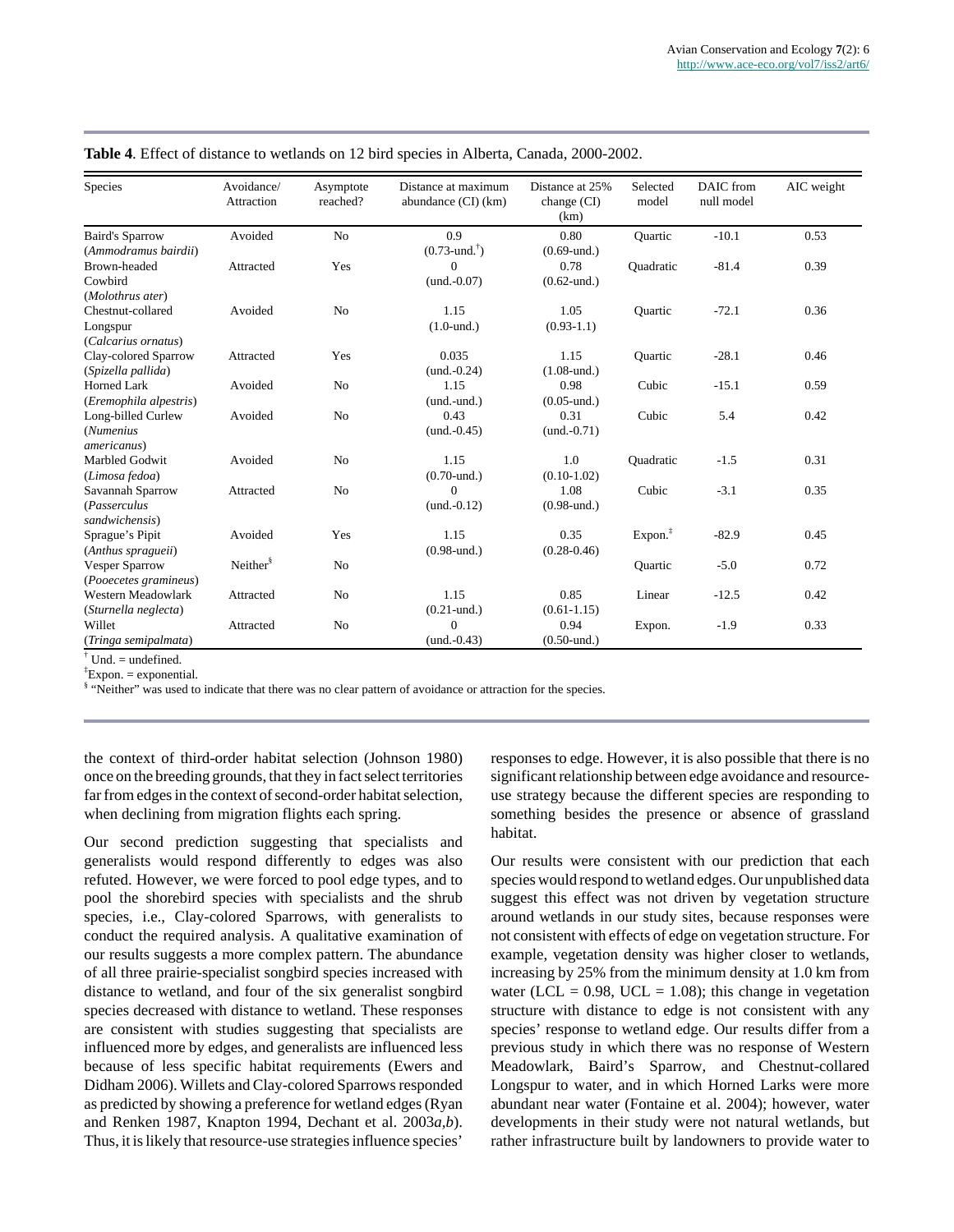cattle. Grassland birds might respond to anthropogenic water bodies differently than wetlands, because wetlands have been a habitat type present over their evolutionary history. Although it is possible that unmeasured vegetation structure variables might be influential, some species that showed no response to other edge types, e.g., Long-billed Curlew and Brown-headed Cowbird, still responded to wetland edges. This is consistent with our hypothesis that our focal species would respond to edges that were present throughout their evolutionary history, such as wetland edges, and that their response to such edges might reflect habitat selection at a scale greater than that of local vegetation characteristics.

**Fig. 3**. Response of Long-billed Curlew (*Numenius americanus*; plot A), Marbled Godwit (*Limosa fedoa*; plot B), and Willet (*Tringa semipalmata*; plot C) to wetland edge habitat in southern Alberta, Canada, 2000-2002. Each species' abundance decreased above 0.4 km from wetlands. Figure produced using R graphing software (R Core Team 2012).



Roads, which have been a landscape feature on the prairies for only a short period, prompted fewer responses to edge from our focal species. Only two species in our study avoided road edges, and they showed less avoidance of roads compared with other edges. In our study, roads may not have been avoided because traffic volumes were low (but see Ingelfinger and Anderson 2004). Further, roads had not caused changes typically associated with avoidance of road edges, such as changes in habitat structure and an increase in invasive or exotic species (N. Koper, *personal observation*) that might lead to increased predation and parasitism (Johnson and Temple 1990, Winter et al. 2000, Bollinger and Gavin 2004). It is unclear why Baird's Sparrows and Marbled Godwits avoided roads while other species did not. Results of previous research on effects of roads on grassland birds have been variable. Our results are consistent with a study comparing road edges with trail edges in Colorado: Baird's Sparrows were much less abundant near roads, indicating an avoidance of roads, whereas Clay-colored Sparrows, Horned Larks, and Western Meadowlarks were similarly abundant near roads and trails (Sutter et al. 2000). However, their results differ from ours in that Sprague's Pipits responded negatively to roads (Sutter et al. 2000), whereas pipits did not respond to roads in our study. In another study, Vesper Sparrows avoided trails (Miller et al. 1998), while in our study Vesper Sparrows were attracted to roads. Vesper Sparrows may have been attracted to road edges because of the presence of fences as perch sites, but then we would also expect Western Meadowlarks to be attracted to roads because they also sing from perches (Davis and Lanyon 2008). Other studies of bird communities have shown that roads do influence bird abundance negatively, and that roads should be an important component in conservation planning (Gutzwiller and Barrow 2003).

Because display height and resource-use strategies did not explain the responses of birds to edges in our study, other hypotheses might help explain the observed edge effects. Some of these can be tentatively rejected based on logic or the natural history of our focal species. First, increased parasitism and predation near agricultural edges is an unlikely cause because nesting success of grassland songbirds is often higher near edges in mixed-grass prairies (e.g., Davis 2004, Renfrew et al. 2005, Koper and Schmiegelow 2007). We speculate that variation in microclimate due to edge effects, e.g., increased wind penetration (Mesquita et al. 1999, Bollinger and Gavin 2004) would be restricted to an area immediately adjacent to prairie edges; therefore, this mechanism seems unlikely to explain why some species avoided edges at great distances such as Chestnut-collared Longspur avoidance of crops, at least 1.95 km. Reduced food availability, i.e., insects, near cropland edges in mixed-grass prairies (Hickman et al. 2006) is also an unlikely mechanism because a number of ongoing studies (Selinger 2010; N. Koper, *unpublished data*) suggest that mixed-grass prairie songbirds do not select habitat based on food availability. Finally, it seems unlikely that passive displacement of territories (Fletcher and Koford 2003) could explain edge avoidance at the scale of many 100s of meters, as observed in our study.

Of the ten proposed mechanisms we summarized in our introduction, only two seem plausible for explaining edge avoidance or attraction by breeding birds in mixed-grass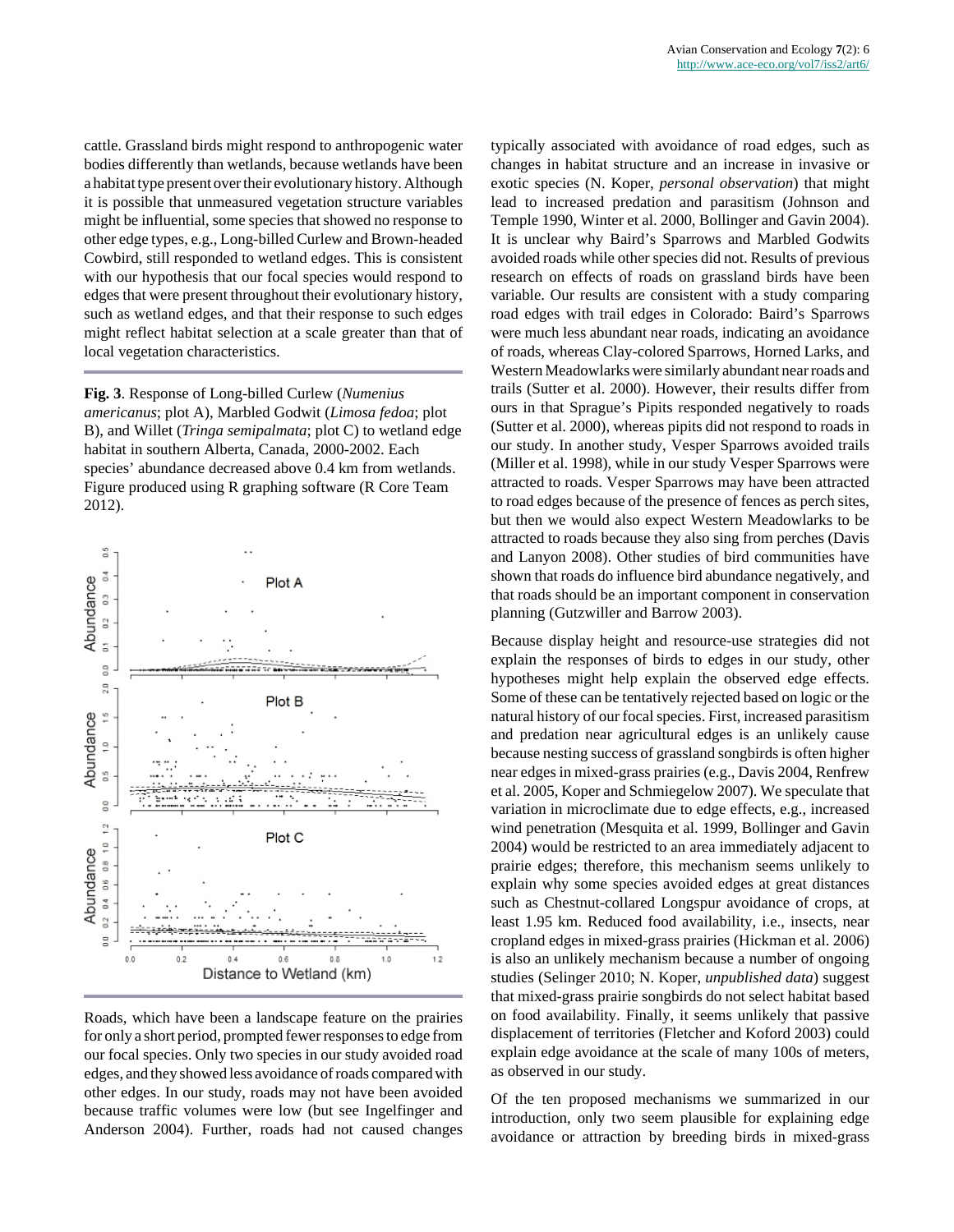prairies: some species, but not others, might be influenced by a change in vegetation structure near edges; and some species may have an innate preference for certain types of habitat, including both degree of habitat fragmentation, and vegetation structure (Bollinger and Gavin 2004). The distances at which vegetation density responded to habitat edge corresponded closely with the distances at which Chestnut-collared Longspurs responded to habitat edge; for example, vegetation was more dense closer to cropland and forage habitats, increasing from the minimum by 25% at 2.0 km from the edge (LCL = 1.59, UCL = 2.37; Koper, *unpublished data*, 2008), consistent with the threshold at which Chestnut-collared Longspurs avoided cropland and forage habitats. There may also be more invasive plant species near edge habitats (Gelbard and Harrison 2003); although our study was not designed to evaluate abundance of invasive plants, we found few invasive species in our study areas during our vegetation structure surveys (N. Koper, *personal observation*). Thus, it seems unlikely invasive species had a strong influence on edge avoidance in our study. Some of our other results are qualitatively consistent with the hypothesis that responses to habitat edge may be driven by vegetation structure. For example, species preferring denser vegetation may increase in abundance near cropland edges, such as Clay-colored Sparrows or Western Meadowlarks, as we observed in our study. Nonetheless, many species that are relatively insensitive to vegetation structure, at least within the range of conditions among our study sites, still showed sensitivity to habitat edges, e.g., Sprague's pipits. Further, Horned Larks can prefer cropland habitat for foraging and nesting (Beason 1995), but they actually avoided croplands in this study. Therefore, vegetation structure alone cannot explain many of the edge effects we observed.

Species' responses to more than one edge type were usually either positive or negative, but not both, except for Savannah Sparrow. For example, the Baird's Sparrow avoided road and wetland edges, and did not respond to cropland edges, whereas Clay-colored Sparrows were attracted to cropland and wetland edges, and did not respond to road edges. This suggests that part of these species' responses to edge habitat stems from an innate preference for preferred habitat and is similar for the different edge types. We note that an innate response to habitat edges (Bollinger and Gavin 2004) is a proximate, not ultimate explanation, and acknowledge that the evolutionary reasons for selection for or against edges are not yet clear. There is insufficient data in the literature for all our focal species to evaluate whether other life-history strategies, such as longevity and site fidelity, might explain variable sensitivity to edges among species, but it is possible that these unmeasured variables might have greater explanatory power than those we were able to address.

Our analyses revealed a number of surprisingly complex nonlinear responses to edges, where abundance did not consistently increase or decrease, but instead increased and decreased at irregular distances to edge. Specifically, we could not determine if Baird's Sparrow abundance increased or decreased in response to crop edges, if Clay-colored Sparrow abundance increased or decreased in response to road edges, and if Vesper Sparrow abundance increased or decreased in response to wetland edges. Presumably, we detected these unusual patterns because we used nonlinear models, in contrast to the linear models used in most previous studies in which effects of edges on grassland birds were evaluated (e. g., Fletcher and Koford 2003, Davis 2004, Fontaine et al. 2004, Koper and Schmiegelow 2006*a*). Although shrub densities were very low in our study area, plots that were near shrubby patches may have been an influential factor in these complex nonlinear responses, because each of these three species responds to shrubby habitat. To verify that these species respond inconsistently to the various edge types, studies that evaluate within-edge variability, i.e., dirt vs. paved roads; row crop vs. hay field, will be required, since our study could not distinguish edges with such fine criteria.

## **CONCLUSION**

The distances of observed edge effects on grassland birds are difficult to explain with any of the proposed mechanisms. The maximum distance of crop edge avoidance by birds, at least 1.95 km by Chestnut-collared Longspurs, was almost twice that reported previously for other species of grassland passerines in mixed-grass prairies (Koper et al. 2009), suggesting that habitat fragmentation and associated edge effects may greatly reduce the availability of high-quality prairie habitat for grassland birds. We did not examine possible synergistic relationships in this paper, which might exaggerate the impact of any one edge effect (Ewers and Didham 2008); synergistic or multiplicative effects of multiple mechanisms might explain why effects were detected almost 2 km away from edges.

Populations of most grassland species are declining, including both specialist and generalist species (Knopf 1994, Askins et al. 2007), and Sprague's Pipits and Chestnut-collared Longspurs are of federal conservation concern in Canada (COSEWIC 2010). These species both responded negatively and at large distances to crop edges. Such avoidance would result in a dramatic loss of core grassland habitat for these species (Koper et al. 2009), suggesting that less habitat is available for these species than a naive evaluation of amount of mixed-grass prairie remaining would suggest. Preventing encroachment of agriculture into native prairie is critical for the conservation of grassland birds because agricultural encroachment results in both loss of habitat and increased edge effects. There may be additional risks to grassland birds that select for edge habitat, e.g., Clay-colored Sparrows, if that habitat is laden with pollutants such as pesticides or vehicle fluids, or has increased hyperdynamism. Conversely, roads with low traffic volumes may have relatively small impacts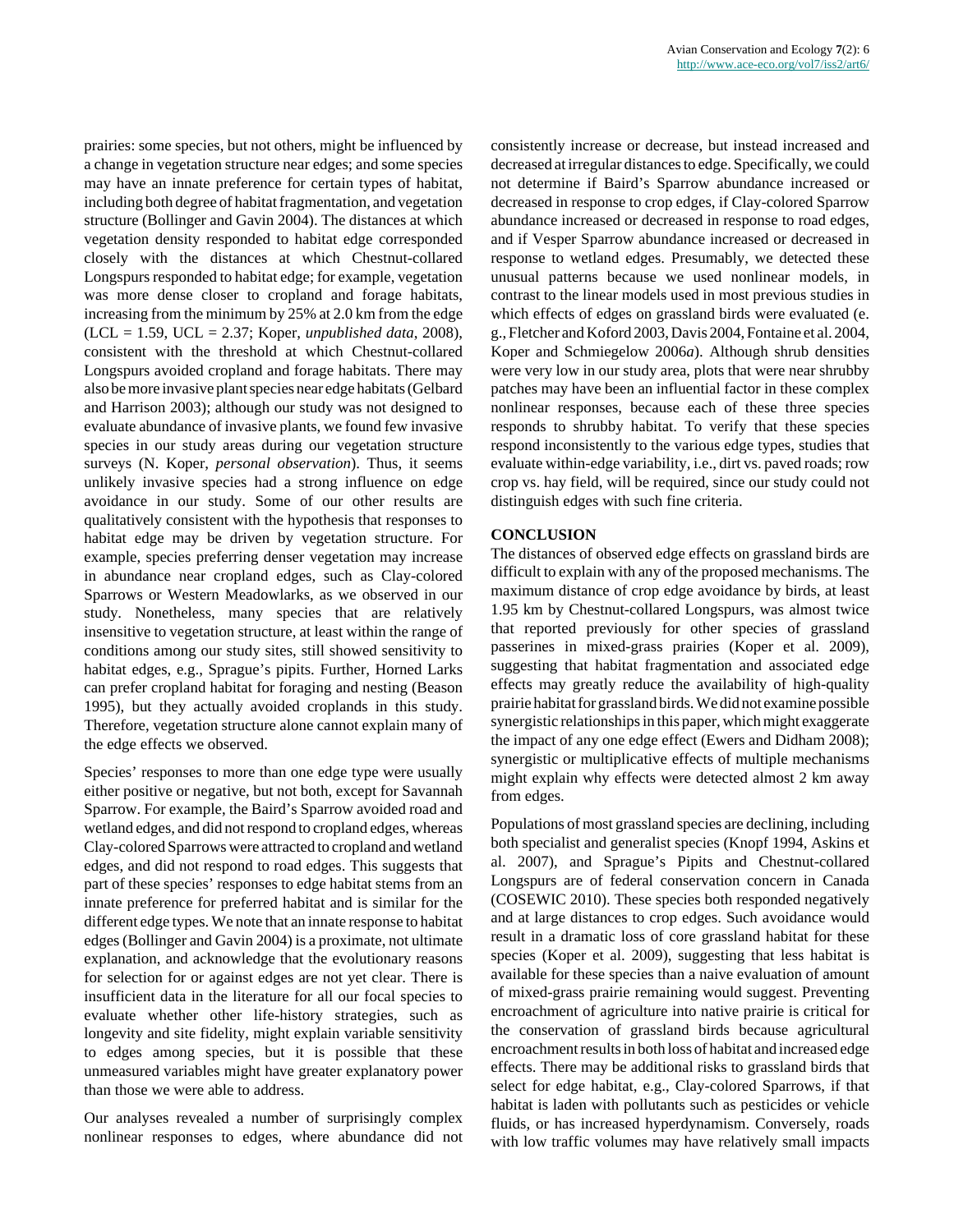on grassland birds. Our results, which demonstrate that many species of grassland birds respond negatively to edges, suggest that there have been a number of cumulative impacts of anthropogenic activities on the landscape. However, the reasons for this edge avoidance remain frustratingly cryptic. We urge further research on effects of edges on predator communities and nesting success, and on animal's perception of their environment at the landscape scale, to help identify mechanisms that might explain why grassland birds respond to edges at such large distances.

*Responses to this article can be read online at:* <http://www.ace-eco.org/issues/responses.php/534>

#### **Acknowledgments:**

*We thank all landowners and leaseholders who allowed us to conduct surveys on their lands. We thank the Eastern Irrigation District and Ducks Unlimited Canada for facilitating the field work. Many research assistants contributed to data collection. C. L. MacNevin provided GIS assistance. We thank four anonymous reviewers, G. Ritchison, and K. Hobson for their helpful editorial comments. This research was funded through the Ducks Unlimited Canada Brooks office, The North American Waterfowl Management Plan, Alberta Sport, Recreation, Parks and Wildlife Foundation, Antelope Creek Habitat Development Area, Science Horizons and Summer Career Placements (Environment Canada), Natural Sciences and Engineering Research Council, John and Patricia Schlosser Environment Scholarship, Izaak Walton Killam Memorial Scholarship, Bill Shostak Wildlife Award, Richard H.G. Bonnycastle Graduate Fellowship (Institute for Wetland and Waterfowl Research, Ducks Unlimited), Margaret (Peg) Brown Award in Environmental Studies and Wildlife Resources, Ralph Steinhauer Award, the University of Alberta Walter H. Johns Graduate Fellowship, and the Manitoba Graduate Scholarship.*

#### **LITERATURE CITED**

Ahlering, M. A., D. H. Johnson, and J. Faaborg. 2009. Factors associated with arrival densities of Grasshopper Sparrow (*Ammodramus savannarum*) and Baird's Sparrow (*A. bairdii*) in the upper Great Plains. *Auk* 126:799-808.

Allen, J. N. 1980. The ecology and behavior of the Long-billed Curlew in southeastern Washington. *Wildlife Monographs* 73:6-68.

Arnold, T. W. 2010. Uninformative parameters and model selection using Akaike's Information Criterion. *Journal of Wildlife Management* 74:1175-1178. [http://dx.doi.org/10.1111/](http://dx.doi.org/10.1111/j.1937-2817.2010.tb01236.x) [j.1937-2817.2010.tb01236.x](http://dx.doi.org/10.1111/j.1937-2817.2010.tb01236.x)

Askins, R. A., F. Chávez-Ramírez, B. C. Dale, C. A. Haas, J. R. Herkert, F. L. Knopf, and P. D. Vickery. 2007. Conservation of grassland birds in North America: understanding ecological processes in different regions. *Ornithological Monographs* 64:1-46.

Beason, R. C. 1995. Horned Lark (*Eremophila alpestris*). *In* A. Poole, editor. *The birds of North America online.* Number 195. Cornell Lab of Ornithology, Ithaca, New York, USA. [online] URL: [http://bna.birds.cornell.edu/bna/species/195/](http://bna.birds.cornell.edu/bna/species/195/articles/introduction) [articles/introduction](http://bna.birds.cornell.edu/bna/species/195/articles/introduction)

Bollinger, E. K., and T. A. Gavin. 2004. Responses of nesting Bobolinks (*Dolichonyx oryzivorus*) to habitat edges. *Auk* 121:767-776.

Brittingham, M. C., and S. A. Temple. 1983. Have cowbirds caused forest songbirds to decline? *BioScience* 33:31-35. <http://dx.doi.org/10.2307/1309241>

Burnham, K. P., and D. R. Anderson. 2002. *Model selection and multimodel inference: a practical information-theoretic approach*. Second edition. Springer-Verlag, New York, New York, USA.

Cartwright, B. W., T. M. Shortt, and R. D. Harris. 1937. Baird's Sparrow. Contributions of the Royal Ontario Museum of Zoology, no. 11. *Transactions of the Royal Canadian Institute* 46:153-198.

Committee on the Status of Endangered Wildlife in Canada (COSEWIC). 2010. *Candidate wildlife species.* COSEWIC, Gatineau, Québec, Canada. [online] URL: [http://www.](http://www.cosewic.gc.ca/eng/sct3/index_e.cfm) [cosewic.gc.ca/eng/sct3/index\\_e.cfm](http://www.cosewic.gc.ca/eng/sct3/index_e.cfm)

Cunningham, M. A., and D. H. Johnson. 2006. Proximate and landscape factors influence grassland bird distributions. *Ecological Applications* 16:1062-1075. [http://dx.doi.](http://dx.doi.org/10.1890/1051-0761(2006)016[1062:PALFIG]2.0.CO;2) [org/10.1890/1051-0761\(2006\)016\[1062:PALFIG\]2.0.CO;2](http://dx.doi.org/10.1890/1051-0761(2006)016[1062:PALFIG]2.0.CO;2)

Davis, S. K. 2004. Area sensitivity in grassland passerines: effects of patch size, patch shape, and vegetation structure on bird abundance and occurrence in southern Saskatchewan. *Auk* 121:1130-1145.

Davis, S. K., R. M. Brigham, T. L. Shaffer, and P. C. James. 2006. Mixed-grass prairie passerines exhibit weak and variable responses to patch size. *Auk* 123:807-821. [http://dx.](http://dx.doi.org/10.1642/0004-8038(2006)123[807:MPPEWA]2.0.CO;2) [doi.org/10.1642/0004-8038\(2006\)123\[807:MPPEWA\]2.0.CO;2](http://dx.doi.org/10.1642/0004-8038(2006)123[807:MPPEWA]2.0.CO;2)

Davis, S. K., D. C. Duncan, and M. Skeel. 1999. Distribution and habitat associations of three endemic grassland songbirds in southern Saskatchewan. *Wilson Bulletin* 111:389-396.

Davis, S. K., and W. E. Lanyon. 2008. Western Meadowlark (*Sturnella neglecta*). *In* A. Poole, editor. *The birds of North America online.* Number 104. Cornell Lab of Ornithology, Ithaca, New York, USA. [online] URL: [http://bna.birds.](http://bna.birds.cornell.edu/bna/species/104/articles/introduction) [cornell.edu/bna/species/104/articles/introduction](http://bna.birds.cornell.edu/bna/species/104/articles/introduction)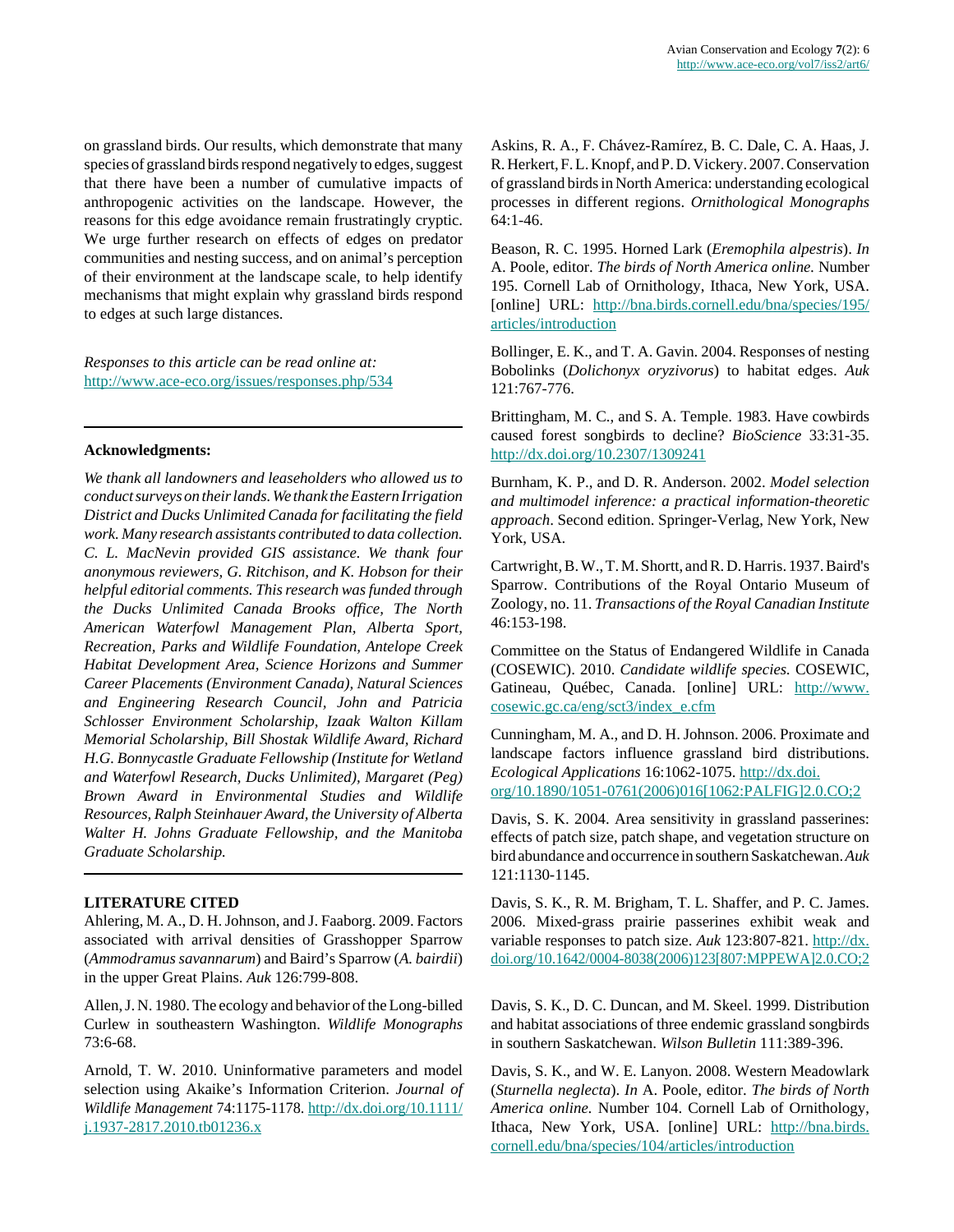Dechant, J. A., M. L. Sondreal, D. H. Johnson, L. D. Igl, C. M. Goldade, M. P. Nenneman, and B. R. Euliss. 2003*a*. *Effects of management practices on grassland birds: Marbled Godwit.* Northern Prairie Wildlife Research Center, Jamestown, North Dakota, USA. [online] URL: [http://www.](http://www.npwrc.usgs.gov/resource/literatr/grasbird/mago/mago.htm) [npwrc.usgs.gov/resource/literatr/grasbird/mago/mago.htm](http://www.npwrc.usgs.gov/resource/literatr/grasbird/mago/mago.htm)

Dechant, J. A., M. L. Sondreal, D. H. Johnson, L. D. Igl, C. M. Goldade, P. A. Rabie, and B. R. Euliss. 2003*b*. *Effects of management practices on grassland birds: Long-billed Curlew.* Northern Prairie Wildlife Research Center, Jamestown, North Dakota, USA. [online] URL: [http://www.](http://www.npwrc.usgs.gov/resource/literatr/grasbird/lbcu/lbcu.htm) [npwrc.usgs.gov/resource/literatr/grasbird/lbcu/lbcu.htm](http://www.npwrc.usgs.gov/resource/literatr/grasbird/lbcu/lbcu.htm)

Dodds, W. K., K. Gido, M. R. Whiles, K. M. Fritz, and W. J. Matthews. 2004. Life on the edge: the ecology of Great Plains prairie streams. *BioScience* 54:205-216. [http://dx.doi.](http://dx.doi.org/10.1641/0006-3568(2004)054[0205:LOTETE]2.0.CO;2) [org/10.1641/0006-3568\(2004\)054\[0205:LOTETE\]2.0.CO;2](http://dx.doi.org/10.1641/0006-3568(2004)054[0205:LOTETE]2.0.CO;2)

Dugger, B. D., and K. M. Dugger. 2002. Long-billed Curlew (*Numenius americanus*). *In* A. Poole, editor. *The birds of North America online.* Number 628. Cornell Lab of Ornithology, Ithaca, New York, USA. [online] URL: [http://bna.birds.](http://bna.birds.cornell.edu/bna/species/628/articles/introduction) [cornell.edu/bna/species/628/articles/introduction](http://bna.birds.cornell.edu/bna/species/628/articles/introduction)

Efford, M. G., and D. K. Dawson. 2009. Effect of distancerelated heterogeneity on population size estimates from point counts. *Auk* 126:100-111. <http://dx.doi.org/10.1525/auk.2009.07197>

Ewers, R. M., and R. K. Didham. 2006. Confounding factors in the detection of species responses to habitat fragmentation. *Biological Reviews* 81:117-142. [http://dx.doi.org/10.1017/](http://dx.doi.org/10.1017/S1464793105006949) [S1464793105006949](http://dx.doi.org/10.1017/S1464793105006949)

Ewers, R. M., and R. K. Didham. 2008. Pervasive impact of large-scale edge effects on a beetle community. *Proceedings of the National Academy of Sciences* 105:5426-5429. [http://](http://dx.doi.org/10.1073/pnas.0800460105) [dx.doi.org/10.1073/pnas.0800460105](http://dx.doi.org/10.1073/pnas.0800460105)

Fisher, R. J., and S. K. Davis. 2011. Habitat use by Sprague's Pipits (*Anthus spragueii*) in native pastures and planted, nonnative hay fields. *Auk* 128:273-282. [http://dx.doi.org/10.1525/](http://dx.doi.org/10.1525/auk.2011.10148) [auk.2011.10148](http://dx.doi.org/10.1525/auk.2011.10148)

Fletcher, R. J., Jr., and R. R. Koford. 2003. Spatial responses of Bobolinks (*Dolichonyx oryzivorus*) near different types of edges in northern Iowa. *Auk* 120:799-810.

Fontaine, A. L., P. L. Kennedy, and D. H. Johnson. 2004. Effects of distance from cattle water developments on grassland birds. *Journal of Range Management* 57:238-242. <http://dx.doi.org/10.2307/4003790>

Forman, R. T. T., and L. E. Alexander. 1998. Roads and their major ecological effects. *Annual Review of Ecology and Systematics* 29:207-231. [http://dx.doi.org/10.1146/annurev.](http://dx.doi.org/10.1146/annurev.ecolsys.29.1.207) [ecolsys.29.1.207](http://dx.doi.org/10.1146/annurev.ecolsys.29.1.207)

Gates, J. E., and L. W. Gysel. 1978. Avian nest dispersion and fledging success in field-forest ecotones. *Ecology* 59:871-883. <http://dx.doi.org/10.2307/1938540>

Gelbard, J. L., and S. Harrison. 2003. Roadless habitats as refuges for native grasslands: interactions with soil, aspect, and grazing. *Ecological Applications* 13:404-415. [http://dx.](http://dx.doi.org/10.1890/1051-0761(2003)013[0404:RHARFN]2.0.CO;2) [doi.org/10.1890/1051-0761\(2003\)013\[0404:RHARFN\]2.0.CO;2](http://dx.doi.org/10.1890/1051-0761(2003)013[0404:RHARFN]2.0.CO;2)

Gratto-Trevor, C. L. 2000. Marbled Godwit (*Limosa fedoa*). *In* A. Poole, editor. *The birds of North America online.* Number 492. Cornell Lab of Ornithology, Ithaca, New York, USA. [online] URL: [http://bna.birds.cornell.edu/bna/species/492/](http://bna.birds.cornell.edu/bna/species/492/articles/introduction) [articles/introduction](http://bna.birds.cornell.edu/bna/species/492/articles/introduction)

Green, M. T. 1992. *Adaptations of Baird's Sparrows (Ammodramus bairdii*) to grasslands: acoustic communication and nomadism. Dissertation, University of North Carolina, Chapel Hill, North Carolina, USA.

Gutzwiller, K. J., and W. C. Barrow, Jr. 2003. Influences of roads and development on bird communities in protected Chihuahuan Desert landscapes. *Biological Conservation* 113:225-237. [http://dx.doi.org/10.1016/S0006-3207\(02\)00361-0](http://dx.doi.org/10.1016/S0006-3207(02)00361-0)

Guyn, K., and R. G. Clark. 1999. Factors affecting survival of Northern Pintail ducklings in Alberta. *Condor* 101:369-377. <http://dx.doi.org/10.2307/1370000>

Hickman, K. R., G. H. Farley, R. Channell, and J. E. Steier. 2006. Effects of old world bluestem (*Bothriochloa ischaemum*) on food availability and avian community composition within the mixed-grass prairie. *Southwestern Naturalist* 51:524-530. [http://dx.doi.org/10.1894/0038-4909](http://dx.doi.org/10.1894/0038-4909(2006)51[524:EOOWBB]2.0.CO;2) [\(2006\)51\[524:EOOWBB\]2.0.CO;2](http://dx.doi.org/10.1894/0038-4909(2006)51[524:EOOWBB]2.0.CO;2)

Hill, D. P., and L. K. Gould. 1997. Chestnut-collared Longspur (*Calcarius ornatus*). *In* A. Poole, editor. *The birds of North America online.* Number 288. Cornell Lab of Ornithology, Ithaca, New York, USA. [online] URL: [http://bna.birds.](http://bna.birds.cornell.edu/bna/species/288/articles/introduction) [cornell.edu/bna/species/288/articles/introduction](http://bna.birds.cornell.edu/bna/species/288/articles/introduction) 

Horn, D. J., M. L. Phillips, R. R. Koford, W. R. Clark, M. A. Sovada, and R. J. Greenwood. 2005. Landscape composition, patch size, and distance to edges: interactions affecting duck reproductive success. *Ecological Applications* 15:1367-1376. <http://dx.doi.org/10.1890/03-5254>

Ingelfinger, F., and S. Anderson. 2004. Passerine response to roads associated with natural gas extraction in a sagebrush steppe habitat. *Western North American Naturalist* 64:385-395.

Johnson, D. H. 1980. The comparison of usage and availability measurements for evaluating resource preference. *Ecology* 61:65-71.<http://dx.doi.org/10.2307/1937156>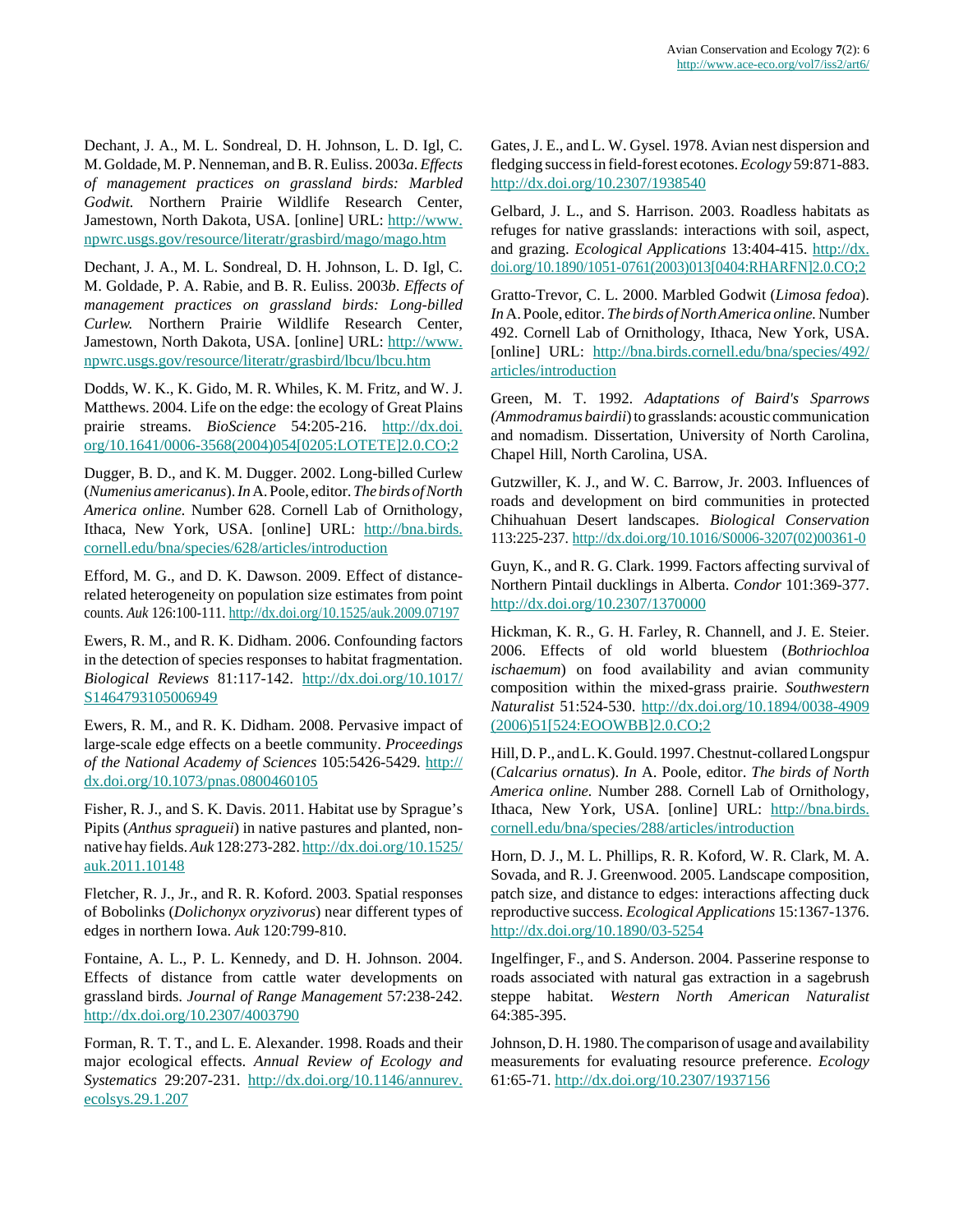Johnson, D. H. 1999. Statistical considerations in monitoring birds over large areas. *In* R. Bonney, D. N. Pashley, R. J. Cooper, and L. Niles, editors. *Strategies for bird conservation: the partners in flight planning process*. Cornell Lab of Ornithology, Ithaca, New York, USA. [online] URL: [http://](http://birds.cornell.edu/pifcapemay/johnson.htm) [birds.cornell.edu/pifcapemay/johnson.htm](http://birds.cornell.edu/pifcapemay/johnson.htm)

Johnson, D. H. 2008. In defense of indices: the case of bird surveys. *Journal of Wildlife Management* 72:857-868.

Johnson, R. G., and S. A. Temple. 1990. Nest predation and brood parasitism of tallgrass prairie birds. *Journal of Wildlife Management* 54:106-111.<http://dx.doi.org/10.2307/3808909>

Jones, S. L., and J. E. Cornely. 2002. Vesper Sparrow (*Pooecetes gramineus*). *In* A. Poole, editor. *The birds of North America online.* Number 624. Cornell Lab of Ornithology, Ithaca, New York, USA. [online] URL: [http://bna.birds.](http://bna.birds.cornell.edu/bna/species/624/articles/introduction) [cornell.edu/bna/species/624/articles/introduction](http://bna.birds.cornell.edu/bna/species/624/articles/introduction)

Knapton, R. W. 1994. Clay-colored Sparrow (*Spizella pallida*). *In* A. Poole, editor. *The birds of North America online.* Number 120. Cornell Lab of Ornithology, Ithaca, New York, USA. [online] URL: [http://bna.birds.cornell.edu/bna/](http://bna.birds.cornell.edu/bna/species/120/articles/introduction) [species/120/articles/introduction](http://bna.birds.cornell.edu/bna/species/120/articles/introduction) [http://dx.doi.org/10.2173/](http://dx.doi.org/10.2173/bna.120) [bna.120](http://dx.doi.org/10.2173/bna.120)

Knopf, F. L. 1994. Avian assemblages on altered grasslands. *Studies in Avian Biology* 15:67-84.

Koper, N., and F. K. A. Schmiegelow. 2006*a*. Effects of habitat management for ducks on target and nontarget species. Journal of Wildlife Management 70:823-834. [http://dx.doi.](http://dx.doi.org/10.2193/0022-541X(2006)70[823:EOHMFD]2.0.CO;2) [org/10.2193/0022-541X\(2006\)70\[823:EOHMFD\]2.0.CO;2](http://dx.doi.org/10.2193/0022-541X(2006)70[823:EOHMFD]2.0.CO;2) 

Koper, N., and F. K. A. Schmiegelow. 2006*b*. A multi-scaled analysis of avian response to habitat amount and fragmentation in the Canadian dry mixed-grass prairie. *Landscape Ecology* 21:1045-1059.<http://dx.doi.org/10.1007/s10980-006-0004-0>

Koper, N., and F. K. A. Schmiegelow. 2007. Does management for duck productivity affect songbird nesting success? *Journal of Wildlife Management* 71:2249-2257. <http://dx.doi.org/10.2193/2006-354>

Koper, N., D. J. Walker, and J. Champagne. 2009. Nonlinear effects of distance to habitat edge on Sprague's Pipits in southern Alberta, Canada. *Landscape Ecology* 24:1287-1297. <http://dx.doi.org/10.1007/s10980-009-9375-3>

Laurance, W. F. 2002. Hyperdynamism in fragmented habitats. *Journal of Vegetation Science* 13:595-602. [http://dx.](http://dx.doi.org/10.1111/j.1654-1103.2002.tb02086.x) [doi.org/10.1111/j.1654-1103.2002.tb02086.x](http://dx.doi.org/10.1111/j.1654-1103.2002.tb02086.x)

Laurance, W. F., and E. Yensen. 1991. Predicting the impacts of edge effects in fragmented habitats. *Biological Conservation* 55:77-92. [http://dx.doi.org/10.1016/0006-3207](http://dx.doi.org/10.1016/0006-3207(91)90006-U) [\(91\)90006-U](http://dx.doi.org/10.1016/0006-3207(91)90006-U)

Lowther, P. E. 1993. Brown-headed Cowbird (*Molothrus ater*). *In* A. Poole, editor. *The birds of North America online.* Number 047. Cornell Lab of Ornithology, Ithaca, New York, USA. [online] URL: [http://bna.birds.cornell.edu/bna/species/047/](http://bna.birds.cornell.edu/bna/species/047/articles/introduction) [articles/introduction](http://bna.birds.cornell.edu/bna/species/047/articles/introduction)

Lowther, P. E., H. D. Douglas, III, and C. L. Gratto-Trevor. 2001. Willet (*Tringa semipalmata*). *In* A. Poole, editor. *The birds of North America online.* Number 579. Cornell Lab of Ornithology, Ithaca, New York, USA. [online] URL: [http://](http://bna.birds.cornell.edu/bna/species/579/articles/introduction) [bna.birds.cornell.edu/bna/species/579/articles/introduction](http://bna.birds.cornell.edu/bna/species/579/articles/introduction)

Mengel, R. M. 1970. The North American central plains as an isolating agent in bird speciation. Pages 280-340 *in* W. Dort and J. K. Jones, editors. *Pleistocene and recent environments of the central Great Plains*. University of Kansas Press, Lawrence, Kansas, USA.

Mesquita, R. C. G., P. Delamônica, and W. F. Laurance. 1999. Effect of surrounding vegetation on edge-related tree mortality in Amazonian forest fragments. *Biological Conservation* 91:129-134. [http://dx.doi.org/10.1016/S0006-3207\(99\)00086-5](http://dx.doi.org/10.1016/S0006-3207(99)00086-5)

Miller, S. G., R. L. Knight, and C. K. Miller. 1998. Influence of recreational trails on breeding bird communities. *Ecological Applications* 8:162-169. [http://dx.doi.org/10.1890/1051-0761](http://dx.doi.org/10.1890/1051-0761(1998)008[0162:IORTOB]2.0.CO;2) [\(1998\)008\[0162:IORTOB\]2.0.CO;2](http://dx.doi.org/10.1890/1051-0761(1998)008[0162:IORTOB]2.0.CO;2)

Nowicki, T. 1973. *A behavioral study of the Marbled Godwit in North Dakota*. Thesis. Central Michigan University, Mount Pleasant, Michigan, USA.

Quinn, G. P., and M. J. Keough. 2002. *Experimental design and data analysis for biologists*. Cambridge University Press, New York, New York, USA. [http://dx.doi.org/10.1017/](http://dx.doi.org/10.1017/CBO9780511806384) [CBO9780511806384](http://dx.doi.org/10.1017/CBO9780511806384)

R Core Team. 2012. *R: A language and environment for statistical computing*. R Foundation for Statistical Computing, Vienna, Austria.

Renfrew, R. B., C. A. Ribic, and J. L. Nack. 2005. Edge avoidance by nesting grassland birds: a futile strategy in a fragmented landscape. *Auk* 122:618-636. [http://dx.doi.](http://dx.doi.org/10.1642/0004-8038(2005)122[0618:EABNGB]2.0.CO;2) [org/10.1642/0004-8038\(2005\)122\[0618:EABNGB\]2.0.CO;2](http://dx.doi.org/10.1642/0004-8038(2005)122[0618:EABNGB]2.0.CO;2)

Robbins, M. B. 1998. Display behavior of male Sprague's Pipits. *Wilson Bulletin* 110:435-438.

Robbins, M. B., and B. C. Dale. 1999. Sprague's Pipit (*Anthus spragueii*). *In* A. Poole, editor. *The birds of North America online.* Number 439. Cornell Lab of Ornithology, Ithaca, New York, USA. [online] URL: [http://bna.birds.cornell.edu/bna/](http://bna.birds.cornell.edu/bna/species/439/articles/introduction) [species/439/articles/introduction](http://bna.birds.cornell.edu/bna/species/439/articles/introduction)

Ryan, M. R., and R. B. Renken. 1987. Habitat use by breeding Willets in the northern Great Plains. *Wilson Bulletin* 99:175-189.